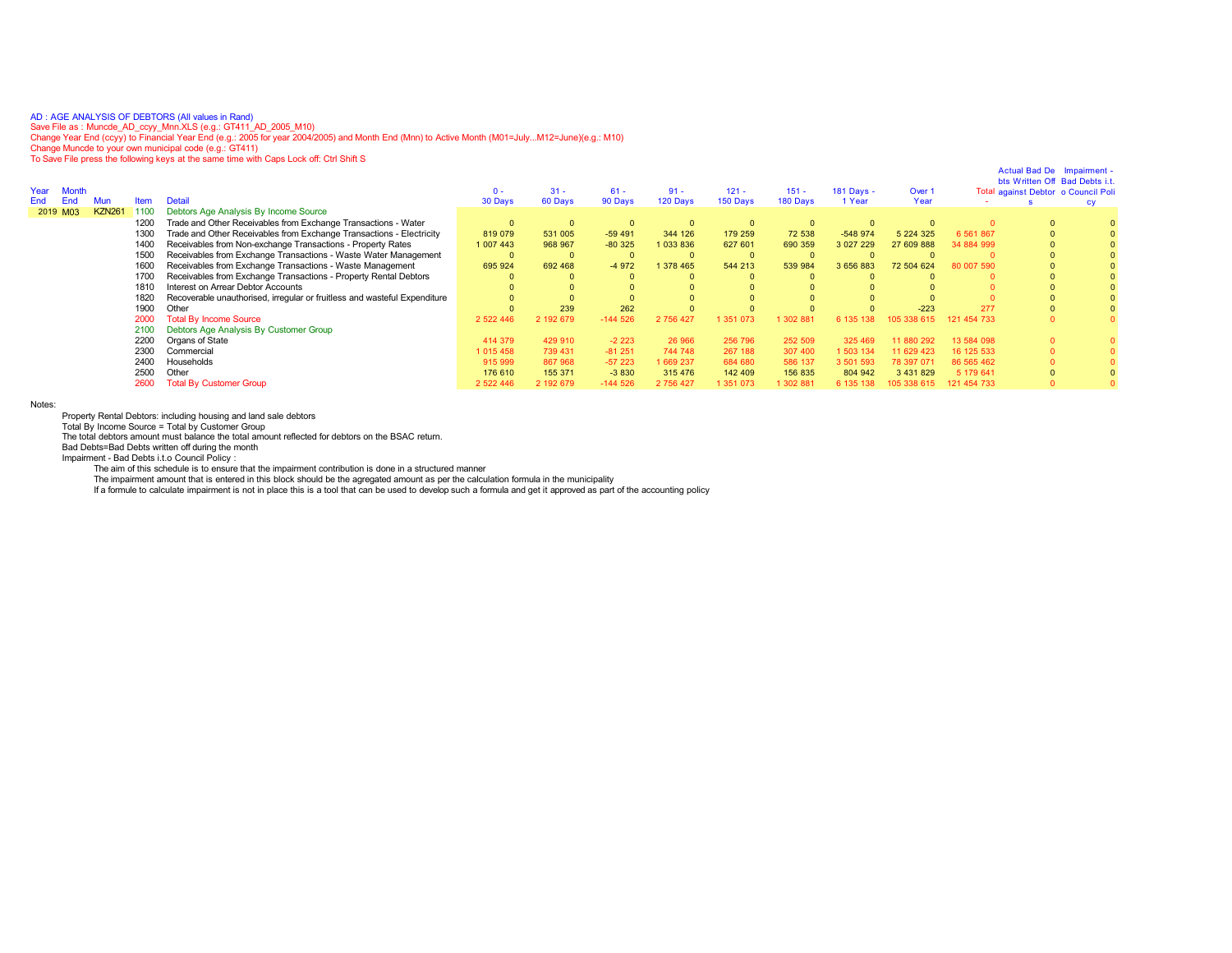# Year End Month End Mun

| w | ---          | <u></u>      |
|---|--------------|--------------|
|   | 2019 M03 Sep | <b>KZN26</b> |
|   |              |              |
|   |              |              |

|      |                                                                                                |              |                                                                                                                                     |              |                            |                |                      |                      |          |                      |                              |            | Actual Bad De<br>bts Written Off Bad Debts i.t. | <b>Imnairment</b>              |
|------|------------------------------------------------------------------------------------------------|--------------|-------------------------------------------------------------------------------------------------------------------------------------|--------------|----------------------------|----------------|----------------------|----------------------|----------|----------------------|------------------------------|------------|-------------------------------------------------|--------------------------------|
|      |                                                                                                |              |                                                                                                                                     | $0 -$        | $31 -$                     | $61 -$         | $91 -$               | $121 -$              | $151 -$  | 181 Days -           | Over 1                       |            | Total against Debtor o Council Poli             |                                |
| Code | <b>Select Category for each block</b>                                                          | <b>Item</b>  | Detail                                                                                                                              | 30 Days      | 60 Days                    | 90 Days        | 120 Days             | 150 Days             | 180 Days | 1 Year               | Year                         |            | $\mathbf{s}$                                    | cy                             |
| 2227 | National: Public Works                                                                         | 1100         | Debtors Age Analysis By Income Source                                                                                               |              |                            |                |                      |                      |          |                      |                              |            |                                                 |                                |
|      | National: Public Works                                                                         | 1200         | Trade and Other Receivables from Exchange Transactions - Water                                                                      |              | 0                          | 0              | $\mathbf 0$          | $\mathbf 0$          |          |                      | $\mathbf{0}$                 |            | $\mathbf 0$                                     |                                |
|      | National: Public Works                                                                         | 1300         | Trade and Other Receivables from Exchange Transactions - Electricity                                                                |              | $\Omega$                   | $\Omega$       | $\Omega$             | $\overline{0}$       |          | $\Omega$             | $\Omega$                     |            | $\Omega$                                        |                                |
|      | National: Public Works                                                                         | 1400         | Receivables from Non-exchange Transactions - Property Rates                                                                         |              | $\Omega$                   |                | $\Omega$             | $\Omega$             |          | $\Omega$             | $\Omega$                     |            |                                                 |                                |
|      | National: Public Works                                                                         | 1500         | Receivables from Exchange Transactions - Waste Water Management                                                                     | $\Omega$     | $\Omega$                   |                | $\Omega$             | $\Omega$             |          | $\Omega$             | $\Omega$                     |            |                                                 |                                |
|      | National: Public Works                                                                         | 1600         | Receivables from Exchange Transactions - Waste Management                                                                           | $\Omega$     | $\Omega$                   |                | $\Omega$             | $\Omega$             |          | $\Omega$             | $\Omega$                     |            |                                                 |                                |
|      | National: Public Works                                                                         | 1700         | Receivables from Exchange Transactions - Property Rental Debtors                                                                    | $\Omega$     | $\Omega$                   |                | $\Omega$             | $\Omega$             |          | $\Omega$             | $\Omega$                     |            |                                                 |                                |
|      | National: Public Works                                                                         | 1810         | Interest on Arrear Debtor Accounts                                                                                                  |              | $\Omega$                   |                | $\Omega$             | $\Omega$             |          | $\Omega$             | $\Omega$                     |            |                                                 |                                |
|      | National: Public Works                                                                         | 1820         | Recoverable unauthorised, irregular or fruitless and wasteful Expenditure                                                           |              | $\Omega$                   |                | $\Omega$             | $\Omega$             |          | $\Omega$             | $\Omega$                     |            |                                                 |                                |
|      | National: Public Works                                                                         | 1900         | Other                                                                                                                               |              | $\Omega$                   |                | $\Omega$             | $\Omega$             |          | $\Omega$             | $\Omega$                     |            |                                                 |                                |
|      | National: Public Works                                                                         | 2000         | <b>Total By Income Source</b>                                                                                                       |              |                            |                |                      |                      |          | $\Omega$             |                              |            |                                                 |                                |
| 2256 | <b>Provincial: Public Works, Roads and Transport</b>                                           | 1100         | Debtors Age Analysis By Income Source                                                                                               | $\Omega$     |                            |                |                      | $\Omega$             |          |                      |                              |            |                                                 |                                |
|      | Provincial: Public Works, Roads and Transport                                                  | 1200         | Trade and Other Receivables from Exchange Transactions - Water                                                                      |              | $\Omega$                   | $\Omega$       | $\Omega$<br>$\Omega$ | $\Omega$             |          | $\Omega$<br>$\Omega$ | $\Omega$<br>$\Omega$         |            |                                                 | $\overline{0}$<br>$\mathbf{0}$ |
|      | Provincial: Public Works, Roads and Transport<br>Provincial: Public Works, Roads and Transport | 1300<br>1400 | Trade and Other Receivables from Exchange Transactions - Electricity<br>Receivables from Non-exchange Transactions - Property Rates |              | $\Omega$<br>$\Omega$       |                | $\Omega$             | $\Omega$             |          | $\Omega$             | $\Omega$                     |            |                                                 | $\overline{0}$                 |
|      | Provincial: Public Works, Roads and Transport                                                  | 1500         | Receivables from Exchange Transactions - Waste Water Management                                                                     |              | $\Omega$                   |                | $\Omega$             | $\Omega$             |          | $\Omega$             |                              |            |                                                 | $\mathbf{0}$                   |
|      |                                                                                                | 1600         | Receivables from Exchange Transactions - Waste Management                                                                           |              |                            |                | $\Omega$             | $\Omega$             |          | $\Omega$             |                              |            |                                                 | $\mathbf{0}$                   |
|      | Provincial: Public Works, Roads and Transport<br>Provincial: Public Works, Roads and Transport | 1700         | Receivables from Exchange Transactions - Property Rental Debtors                                                                    |              | $\Omega$                   |                | $\Omega$             | $\Omega$             |          | $\Omega$             |                              |            |                                                 | $\overline{0}$                 |
|      | Provincial: Public Works, Roads and Transport                                                  | 1810         | Interest on Arrear Debtor Accounts                                                                                                  |              | $\Omega$                   |                | $\Omega$             | $\Omega$             |          | $\Omega$             |                              |            |                                                 | $\overline{0}$                 |
|      | Provincial: Public Works, Roads and Transport                                                  | 1820         | Recoverable unauthorised, irregular or fruitless and wasteful Expenditure                                                           | $\Omega$     | $\Omega$                   | $\Omega$       | $\Omega$             | $\Omega$             |          | $\Omega$             | $\Omega$                     |            |                                                 | $\Omega$                       |
|      | Provincial: Public Works, Roads and Transport                                                  | 1900         | Other                                                                                                                               | $\Omega$     | $\Omega$                   | $\Omega$       | $\Omega$             | $\overline{0}$       | $\cap$   | $\Omega$             | $\Omega$                     |            |                                                 | $\overline{0}$                 |
|      | Provincial: Public Works, Roads and Transport                                                  | 2000         | <b>Total By Income Source</b>                                                                                                       | $\Omega$     |                            |                | $\Omega$             |                      |          | $\Omega$             |                              |            |                                                 |                                |
| 2228 | National: Rural Development and Land Reform                                                    | 1100         | Debtors Age Analysis By Income Source                                                                                               |              |                            |                |                      |                      |          |                      |                              |            |                                                 |                                |
|      | National: Rural Development and Land Reform                                                    | 1200         | Trade and Other Receivables from Exchange Transactions - Water                                                                      | $\Omega$     | $\overline{0}$             | $\overline{0}$ | $\mathbf{0}$         | $\overline{0}$       | $\Omega$ | $\Omega$             | $\Omega$                     |            |                                                 |                                |
|      | National: Rural Development and Land Reform                                                    | 1300         | Trade and Other Receivables from Exchange Transactions - Electricity                                                                | 186 889      | 200 775                    | $-2223$        | 169 907              | 47 608               | 43 338   | $-6844$              | 1 140 904                    | 1 780 354  |                                                 |                                |
|      | National: Rural Development and Land Reform                                                    | 1400         | Receivables from Non-exchange Transactions - Property Rates                                                                         | 193 930      | 195 574                    | $\Omega$       | $-235$ 182           | 184 222              | 184 464  | 214 049              | 9 171 101                    | 9 908 159  |                                                 | $\Omega$                       |
|      | National: Rural Development and Land Reform                                                    | 1500         | Receivables from Exchange Transactions - Waste Water Management                                                                     | $\Omega$     | $\Omega$                   | $\Omega$       | $\Omega$             | $\overline{0}$       | $\Omega$ | $\Omega$             | $\Omega$                     |            |                                                 | $\mathbf{0}$                   |
|      | National: Rural Development and Land Reform                                                    | 1600         | Receivables from Exchange Transactions - Waste Management                                                                           | 33 560       | 33 560                     | $\Omega$       | 92 24 2              | 24 966               | 24 706   | 118 264              | 1 568 287                    | 1895 584   |                                                 | $\mathbf{0}$                   |
|      | National: Rural Development and Land Reform                                                    | 1700         | Receivables from Exchange Transactions - Property Rental Debtors                                                                    | $\Omega$     | $\Omega$                   |                | $\mathbf{0}$         | - 0                  | $\Omega$ | $\Omega$             | $\Omega$                     |            |                                                 | $\mathbf{0}$                   |
|      | National: Rural Development and Land Reform                                                    | 1810         | Interest on Arrear Debtor Accounts                                                                                                  | $\mathbf{0}$ | 0                          |                | $\mathbf{0}$         | - 0                  | - 0      | $\mathbf{0}$         | $\mathbf{0}$                 |            |                                                 |                                |
|      | National: Rural Development and Land Reform                                                    | 1820         | Recoverable unauthorised, irregular or fruitless and wasteful Expenditure                                                           | $\Omega$     | $\Omega$                   | $\Omega$       | $\Omega$             | $\overline{0}$       |          | $\Omega$             | $\Omega$                     |            |                                                 |                                |
|      | National: Rural Development and Land Reform                                                    | 1900         | Other                                                                                                                               |              | $\Omega$                   | $\Omega$       | $\Omega$             | $\overline{0}$       | $\Omega$ | $\Omega$             |                              |            |                                                 |                                |
|      | National: Rural Development and Land Reform                                                    | 2000         | <b>Total By Income Source</b>                                                                                                       | 414 379      | 429 910                    | $-223$         | 26 966               | 256 796              | 252 509  | 325 469              | 11 880 292                   | 13 584 098 |                                                 |                                |
| ???? |                                                                                                | 1100         | Debtors Age Analysis By Income Source                                                                                               |              |                            |                |                      |                      |          |                      |                              |            |                                                 |                                |
|      |                                                                                                | 1200         | Trade and Other Receivables from Exchange Transactions - Water                                                                      | $\Omega$     | $\Omega$                   | $\Omega$       | $\Omega$             | $\overline{0}$       | $\Omega$ | $\Omega$             | $\Omega$                     |            |                                                 |                                |
|      |                                                                                                | 1300         | Trade and Other Receivables from Exchange Transactions - Electricity                                                                |              | $\Omega$                   | $\Omega$       | $\Omega$             | $\Omega$             |          | $\Omega$             | $\Omega$                     |            |                                                 | $\overline{0}$                 |
|      |                                                                                                | 1400         | Receivables from Non-exchange Transactions - Property Rates                                                                         | $\Omega$     | $\Omega$                   |                | $\Omega$             | $\Omega$             |          | $\Omega$             | $\Omega$                     |            |                                                 |                                |
|      |                                                                                                | 1500         | Receivables from Exchange Transactions - Waste Water Management                                                                     | $\Omega$     | $\Omega$                   |                | $\Omega$             | $\Omega$             |          | $\Omega$             | $\Omega$                     |            |                                                 |                                |
|      |                                                                                                | 1600         | Receivables from Exchange Transactions - Waste Management                                                                           |              |                            |                |                      |                      |          | $\Omega$             |                              |            |                                                 |                                |
|      |                                                                                                | 1700         | Receivables from Exchange Transactions - Property Rental Debtors                                                                    |              |                            |                |                      |                      |          | $\Omega$             |                              |            |                                                 |                                |
|      |                                                                                                | 1810         | Interest on Arrear Debtor Accounts                                                                                                  |              | $\Omega$                   |                | $\Omega$             | $\Omega$             |          | $\Omega$             |                              |            |                                                 |                                |
|      |                                                                                                | 1820         | Recoverable unauthorised, irregular or fruitless and wasteful Expenditure                                                           |              | $\Omega$                   | $\Omega$       | $\Omega$             | $\Omega$             |          | $\Omega$             | $\Omega$                     |            |                                                 | $\mathbf{0}$                   |
|      |                                                                                                | 1900         | Other                                                                                                                               |              | $\Omega$                   | $\Omega$       | $\Omega$             | $\Omega$             |          | $\Omega$             | $\Omega$                     |            |                                                 | $\Omega$                       |
|      |                                                                                                | 2000         | <b>Total By Income Source</b>                                                                                                       |              |                            |                |                      |                      |          | $\Omega$             |                              |            |                                                 |                                |
| ???? |                                                                                                | 1100         | Debtors Age Analysis By Income Source                                                                                               |              |                            |                |                      |                      |          |                      |                              |            |                                                 |                                |
|      |                                                                                                | 1200         | Trade and Other Receivables from Exchange Transactions - Water                                                                      |              | $\Omega$                   | $\Omega$       | $\mathbf{0}$         | $\overline{0}$       |          | $\overline{0}$       |                              |            |                                                 |                                |
|      |                                                                                                | 1300         | Trade and Other Receivables from Exchange Transactions - Electricity                                                                |              | $\Omega$                   |                | $\Omega$             | $\Omega$             |          | $\Omega$             |                              |            |                                                 | $\overline{0}$                 |
|      |                                                                                                | 1400         | Receivables from Non-exchange Transactions - Property Rates                                                                         |              | $\Omega$                   |                | $\Omega$             | $\Omega$             |          | $\Omega$             | $\Omega$                     |            |                                                 | $\Omega$                       |
|      |                                                                                                | 1500         | Receivables from Exchange Transactions - Waste Water Management                                                                     | $\Omega$     | $\Omega$                   | $\Omega$       | $\Omega$             | $\Omega$             |          | $\Omega$             | $\Omega$                     |            |                                                 | $\overline{0}$                 |
|      |                                                                                                | 1600         | Receivables from Exchange Transactions - Waste Management                                                                           | $\Omega$     | $\Omega$                   | $\Omega$       | $\Omega$             | $\Omega$             |          | $\Omega$             | $\Omega$                     |            |                                                 | $\overline{0}$                 |
|      |                                                                                                | 1700         | Receivables from Exchange Transactions - Property Rental Debtors                                                                    | $\Omega$     | $\Omega$                   | $\Omega$       | $\Omega$             | $\Omega$             |          | $\Omega$             | $\Omega$                     |            |                                                 | $\overline{0}$                 |
|      |                                                                                                | 1810         | Interest on Arrear Debtor Accounts                                                                                                  |              | $\Omega$<br>$\Omega$       | $\Omega$       | $\Omega$             | $\overline{0}$       |          | $\Omega$             | $\Omega$                     |            |                                                 |                                |
|      |                                                                                                | 1820<br>1900 | Recoverable unauthorised, irregular or fruitless and wasteful Expenditure<br>Other                                                  |              | $\Omega$                   |                | $\Omega$<br>$\Omega$ | $\Omega$<br>$\Omega$ |          | $\Omega$<br>$\Omega$ | $\Omega$<br>$\Omega$         |            |                                                 |                                |
|      |                                                                                                | 2000         | <b>Total By Income Source</b>                                                                                                       |              | $\Omega$                   |                | $\Omega$             | $\Omega$             |          | $\Omega$             | $\Omega$                     |            |                                                 |                                |
| ???? |                                                                                                | 1100         | Debtors Age Analysis By Income Source                                                                                               |              |                            |                |                      |                      |          |                      |                              |            |                                                 |                                |
|      |                                                                                                | 1200         | Trade and Other Receivables from Exchange Transactions - Water                                                                      | $\Omega$     |                            | $\Omega$       | $\Omega$             | $\overline{0}$       |          | $\overline{0}$       |                              |            | $\Omega$                                        |                                |
|      |                                                                                                | 1300         | Trade and Other Receivables from Exchange Transactions - Electricity                                                                | $\Omega$     | $\mathbf 0$<br>$\mathbf 0$ | $\Omega$       | $\Omega$             | $\mathbf 0$          |          | $\mathbf 0$          | $\mathbf{0}$<br>$\mathbf{0}$ |            | $\Omega$                                        | $\overline{0}$                 |
|      |                                                                                                | 1400         | Receivables from Non-exchange Transactions - Property Rates                                                                         |              | $\Omega$                   |                | $\Omega$             | $\Omega$             |          | $\Omega$             | $\Omega$                     |            |                                                 |                                |
|      |                                                                                                | 1500         | Receivables from Exchange Transactions - Waste Water Management                                                                     |              | $\Omega$                   |                | $\Omega$             | $\Omega$             |          | $\Omega$             |                              |            |                                                 |                                |
|      |                                                                                                | 1600         | Receivables from Exchange Transactions - Waste Management                                                                           |              | $\Omega$                   |                |                      |                      |          | $\Omega$             |                              |            |                                                 |                                |
|      |                                                                                                | 1700         | Receivables from Exchange Transactions - Property Rental Debtors                                                                    | $\Omega$     | $\Omega$                   |                | $\Omega$             | $\Omega$             |          | $\Omega$             | $\Omega$                     |            |                                                 | $\Omega$                       |
|      |                                                                                                | 1810         | Interest on Arrear Debtor Accounts                                                                                                  | $\Omega$     | $\Omega$                   |                | $\Omega$             | $\Omega$             |          | $\Omega$             | $\Omega$                     |            |                                                 |                                |
|      |                                                                                                | 1820         | Recoverable unauthorised, irregular or fruitless and wasteful Expenditure                                                           | $\Omega$     | $\Omega$                   | $\Omega$       | $\Omega$             | $\Omega$             |          | $\Omega$             | $\Omega$                     |            |                                                 |                                |
|      |                                                                                                | 1900         | Other                                                                                                                               | $\Omega$     | $\Omega$                   |                | $\Omega$             | $\Omega$             |          | $\Omega$             | $\Omega$                     |            |                                                 |                                |
|      |                                                                                                | 2000         | <b>Total By Income Source</b>                                                                                                       |              |                            |                |                      |                      |          |                      |                              |            |                                                 |                                |
| ???? |                                                                                                | 1100         | Debtors Age Analysis By Income Source                                                                                               |              |                            |                |                      |                      |          |                      |                              |            |                                                 |                                |
|      |                                                                                                | 1200         | Trade and Other Receivables from Exchange Transactions - Water                                                                      |              |                            |                | $\Omega$             |                      |          | $\Omega$             |                              |            |                                                 |                                |
|      |                                                                                                |              |                                                                                                                                     |              |                            |                |                      |                      |          |                      |                              |            |                                                 |                                |

## -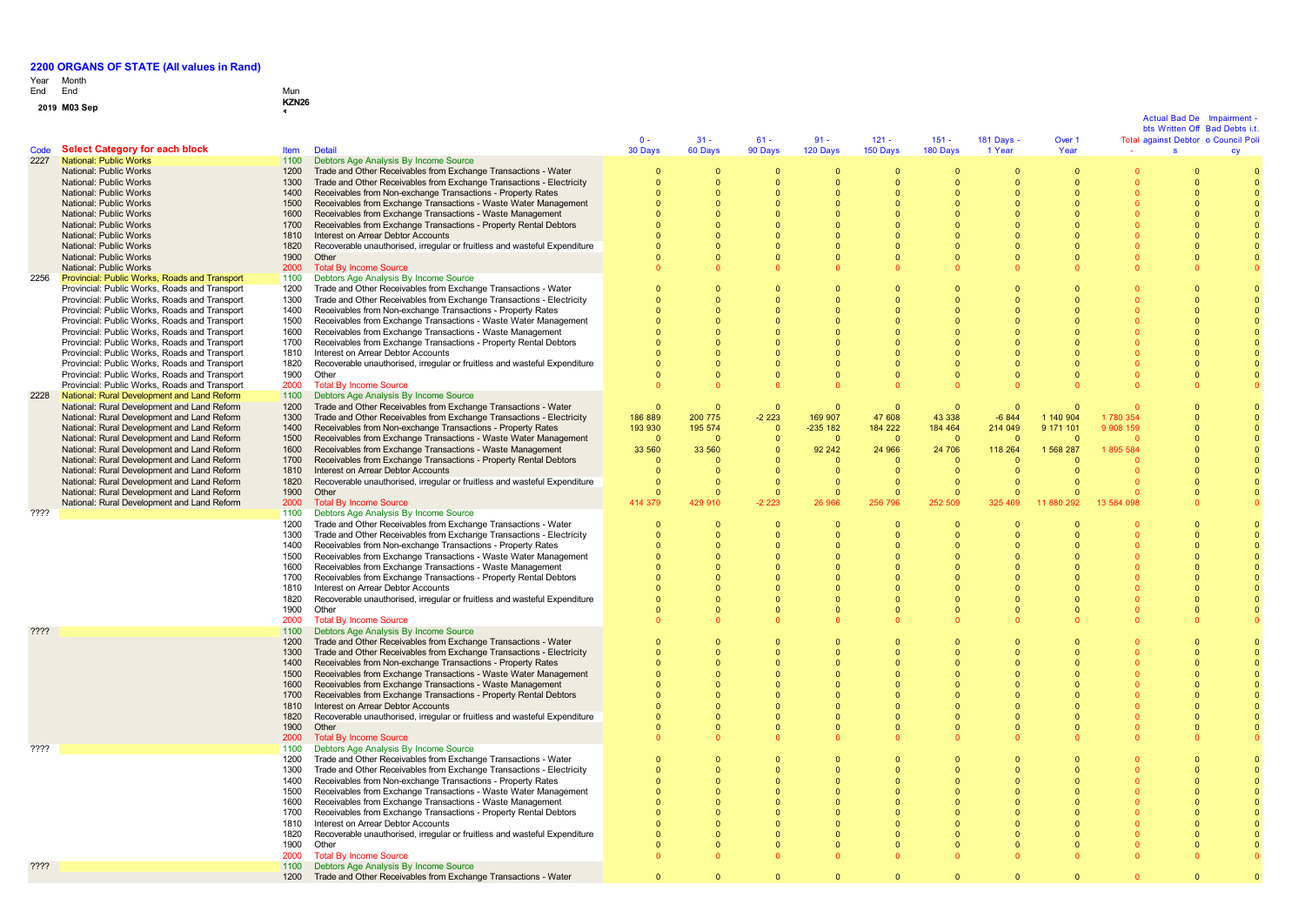# Year End Month End Mun

# **0 1 <sup>9</sup> M03 Sep KZN26 <sup>1</sup>**

|                                     |              |                                                                                                                                        |                          |                              |                            |                      |                          |                            |                            |                            | <b>Actual Bad De</b>    | Impairment<br>bts Written Off Bad Debts i.t. |
|-------------------------------------|--------------|----------------------------------------------------------------------------------------------------------------------------------------|--------------------------|------------------------------|----------------------------|----------------------|--------------------------|----------------------------|----------------------------|----------------------------|-------------------------|----------------------------------------------|
|                                     |              |                                                                                                                                        | $0 -$                    | $31 -$                       | $61 -$                     | $91 -$               | $121 -$                  | $151 -$                    | 181 Days -                 | Over 1                     |                         | Total against Debtor o Council Poli          |
| Code Select Category for each block | <b>Item</b>  | <b>Detail</b>                                                                                                                          | 30 Days                  | 60 Days                      | 90 Days                    | 120 Days             | 150 Days                 | 180 Days                   | 1 Year                     | Year                       | s                       |                                              |
|                                     | 1300         | Trade and Other Receivables from Exchange Transactions - Electricity                                                                   | $\Omega$                 | $\Omega$                     | $\Omega$                   | $\Omega$             | $\Omega$                 | $\Omega$                   | $\Omega$                   | $\mathbf{0}$               |                         |                                              |
|                                     | 1400<br>1500 | Receivables from Non-exchange Transactions - Property Rates                                                                            | $\mathbf{0}$<br>$\Omega$ | $\mathbf{0}$<br>$\Omega$     | $\overline{0}$<br>$\Omega$ | 0<br>$\Omega$        | $\mathbf{0}$<br>$\Omega$ | $\overline{0}$<br>$\Omega$ | $\mathbf{0}$<br>$\Omega$   | $\mathbf{0}$<br>$\Omega$   | $\mathbf 0$<br>$\Omega$ |                                              |
|                                     | 1600         | Receivables from Exchange Transactions - Waste Water Management<br>Receivables from Exchange Transactions - Waste Management           | $\Omega$                 | $\Omega$                     | $\Omega$                   | $\Omega$             | $\Omega$                 | $\Omega$                   | $\Omega$                   | $\Omega$                   | $\Omega$                |                                              |
|                                     | 1700         | Receivables from Exchange Transactions - Property Rental Debtors                                                                       |                          | $\Omega$                     | $\Omega$                   |                      | $\Omega$                 | $\Omega$                   | $\sqrt{ }$                 | $\Omega$                   | $\Omega$                |                                              |
|                                     | 1810         | Interest on Arrear Debtor Accounts                                                                                                     |                          | $\Omega$                     | $\Omega$                   |                      | $\Omega$                 | $\Omega$                   | $\Omega$                   | $\Omega$                   | $\Omega$                |                                              |
|                                     | 1820         | Recoverable unauthorised, irregular or fruitless and wasteful Expenditure                                                              |                          | $\mathbf{0}$                 | $\Omega$                   |                      |                          | $\mathbf{0}$               | $\Omega$                   | $\Omega$                   | $\Omega$                |                                              |
|                                     | 1900         | Other                                                                                                                                  | $\Omega$                 | $\Omega$                     | $\Omega$                   | $\Omega$             |                          | $\Omega$                   | $\Omega$                   | $\Omega$                   | $\Omega$                |                                              |
|                                     | 2000         | <b>Total By Income Source</b>                                                                                                          | $\Omega$                 | $\Omega$                     |                            |                      |                          | $\Omega$                   | $\Omega$                   |                            | $\Omega$                |                                              |
| ????                                | 1100<br>1200 | Debtors Age Analysis By Income Source<br>Trade and Other Receivables from Exchange Transactions - Water                                | $\Omega$                 | $\Omega$                     | $\Omega$                   | $\Omega$             | $\Omega$                 | $\Omega$                   | $\Omega$                   | $\Omega$                   | $\Omega$                |                                              |
|                                     | 1300         | Trade and Other Receivables from Exchange Transactions - Electricity                                                                   | $\Omega$                 | $\mathbf{0}$                 | $\Omega$                   | $\Omega$             | $\Omega$                 | $\mathbf{0}$               | $\Omega$                   | $\Omega$                   | $\Omega$                |                                              |
|                                     | 1400         | Receivables from Non-exchange Transactions - Property Rates                                                                            | $\Omega$                 | $\Omega$                     | $\Omega$                   | $\Omega$             | $\Omega$                 | $\Omega$                   | $\Omega$                   | $\Omega$                   | $\Omega$                |                                              |
|                                     | 1500         | Receivables from Exchange Transactions - Waste Water Management                                                                        | $\Omega$                 | $\Omega$                     | $\Omega$                   | $\Omega$             | $\Omega$                 | $\Omega$                   | $\Omega$                   | $\Omega$                   | $\Omega$                |                                              |
|                                     | 1600         | Receivables from Exchange Transactions - Waste Management                                                                              | $\Omega$                 | $\Omega$                     | $\Omega$                   | $\Omega$             | $\Omega$                 | $\overline{0}$             | $\Omega$                   | $\Omega$                   | $\Omega$                | $\Omega$                                     |
|                                     | 1700         | Receivables from Exchange Transactions - Property Rental Debtors<br>Interest on Arrear Debtor Accounts                                 | $\Omega$<br>$\Omega$     | $\Omega$<br>$\Omega$         | $\Omega$<br>$\Omega$       | $\Omega$<br>$\Omega$ | $\Omega$<br>$\Omega$     | $\Omega$<br>$\Omega$       | $\sqrt{2}$<br>$\Omega$     | $\sqrt{ }$<br>$\Omega$     | $\Omega$<br>$\Omega$    |                                              |
|                                     | 1810<br>1820 | Recoverable unauthorised, irregular or fruitless and wasteful Expenditure                                                              |                          | $\Omega$                     | $\Omega$                   |                      |                          | $\mathbf{0}$               | $\Omega$                   | $\Omega$                   | $\Omega$                |                                              |
|                                     | 1900         | Other                                                                                                                                  | $\Omega$                 | $\mathbf{0}$                 | $\overline{0}$             | $\Omega$             | $\Omega$                 | $\mathbf{0}$               | $\overline{0}$             | $\overline{0}$             | $\overline{0}$          |                                              |
|                                     | 2000         | <b>Total By Income Source</b>                                                                                                          | $\Omega$                 | $\Omega$                     | $\Omega$                   |                      |                          | $\Omega$                   | $\Omega$                   | $\Omega$                   | $\Omega$                |                                              |
| $??\mathsf{??}$                     | 1100         | Debtors Age Analysis By Income Source                                                                                                  |                          |                              |                            |                      |                          |                            |                            |                            |                         |                                              |
|                                     | 1200         | Trade and Other Receivables from Exchange Transactions - Water                                                                         | $\Omega$                 | $\Omega$                     | $\Omega$                   | $\Omega$             | $\Omega$                 | $\Omega$                   | $\Omega$                   | $\Omega$                   | $\Omega$                |                                              |
|                                     | 1300         | Trade and Other Receivables from Exchange Transactions - Electricity                                                                   |                          | $\Omega$                     | $\Omega$                   |                      |                          | $\Omega$                   | $\Omega$                   | $\Omega$                   | $\Omega$                |                                              |
|                                     | 1400<br>1500 | Receivables from Non-exchange Transactions - Property Rates<br>Receivables from Exchange Transactions - Waste Water Management         |                          | $\Omega$<br>$\Omega$         | $\Omega$<br>$\Omega$       | $\Omega$             | $\Omega$                 | $\Omega$<br>$\Omega$       | $\Omega$<br>$\Omega$       | $\Omega$<br>$\Omega$       | $\Omega$<br>$\Omega$    |                                              |
|                                     | 1600         | Receivables from Exchange Transactions - Waste Management                                                                              |                          | $\Omega$                     | $\Omega$                   | $\Omega$             | $\Omega$                 | $\Omega$                   | $\Omega$                   | $\Omega$                   | $\Omega$                |                                              |
|                                     | 1700         | Receivables from Exchange Transactions - Property Rental Debtors                                                                       |                          | $\Omega$                     | $\Omega$                   |                      |                          | $\Omega$                   | $\Omega$                   | $\Omega$                   | $\Omega$                |                                              |
|                                     | 1810         | Interest on Arrear Debtor Accounts                                                                                                     |                          | $\Omega$                     | $\Omega$                   |                      |                          | $\Omega$                   | $\Omega$                   | $\Omega$                   | $\Omega$                |                                              |
|                                     | 1820         | Recoverable unauthorised, irregular or fruitless and wasteful Expenditure                                                              |                          | $\Omega$                     | $\Omega$                   |                      |                          | $\Omega$                   | $\Omega$                   | $\Omega$                   |                         |                                              |
|                                     | 1900         | Other                                                                                                                                  |                          | $\Omega$                     | $\Omega$                   |                      |                          | $\mathbf{0}$               | $\Omega$                   | $\Omega$                   | $\Omega$                |                                              |
| ????                                | 2000<br>1100 | <b>Total By Income Source</b><br>Debtors Age Analysis By Income Source                                                                 | $\Omega$                 | $\Omega$                     | $\Omega$                   |                      |                          | $\Omega$                   | $\Omega$                   |                            |                         |                                              |
|                                     | 1200         | Trade and Other Receivables from Exchange Transactions - Water                                                                         | $\Omega$                 | $\mathbf{0}$                 | $\Omega$                   | $\Omega$             | $\Omega$                 | $\mathbf{0}$               | $\overline{0}$             | $\Omega$                   | $\Omega$                |                                              |
|                                     | 1300         | Trade and Other Receivables from Exchange Transactions - Electricity                                                                   |                          | $\Omega$                     | $\Omega$                   |                      |                          | $\Omega$                   | $\Omega$                   | $\Omega$                   | $\Omega$                |                                              |
|                                     | 1400         | Receivables from Non-exchange Transactions - Property Rates                                                                            | $\Omega$                 | $\Omega$                     | $\Omega$                   | $\Omega$             |                          | $\Omega$                   | $\Omega$                   | $\Omega$                   | $\Omega$                |                                              |
|                                     | 1500         | Receivables from Exchange Transactions - Waste Water Management                                                                        | $\Omega$                 | $\Omega$                     | $\Omega$                   | $\Omega$             | $\Omega$                 | $\Omega$                   | $\Omega$                   | $\Omega$                   | $\Omega$                |                                              |
|                                     | 1600         | Receivables from Exchange Transactions - Waste Management                                                                              | $\Omega$                 | $\Omega$                     | $\Omega$                   | $\Omega$             | $\Omega$                 | $\Omega$                   | $\Omega$                   | $\Omega$                   | $\Omega$                |                                              |
|                                     | 1700<br>1810 | Receivables from Exchange Transactions - Property Rental Debtors<br>Interest on Arrear Debtor Accounts                                 | $\Omega$<br>$\mathbf 0$  | $\Omega$<br>$\mathbf{0}$     | $\Omega$<br>$\overline{0}$ | $\Omega$             | $\Omega$                 | $\Omega$<br>$\mathbf{0}$   | $\Omega$<br>$\Omega$       | $\Omega$<br>$\Omega$       | $\Omega$<br>$\Omega$    |                                              |
|                                     | 1820         | Recoverable unauthorised, irregular or fruitless and wasteful Expenditure                                                              |                          | $\Omega$                     | $\Omega$                   |                      |                          | $\Omega$                   | $\Omega$                   | $\Omega$                   | $\Omega$                |                                              |
|                                     | 1900         | Other                                                                                                                                  | $\Omega$                 | $\mathbf{0}$                 | $\overline{0}$             | $\Omega$             | $\Omega$                 | $\mathbf{0}$               | $\Omega$                   | $\Omega$                   | $\Omega$                |                                              |
|                                     | 2000         | <b>Total By Income Source</b>                                                                                                          | $\Omega$                 | $\Omega$                     | $\Omega$                   |                      |                          | $\Omega$                   | $\Omega$                   | $\Omega$                   | $\Omega$                |                                              |
| ????                                | 1100         | Debtors Age Analysis By Income Source                                                                                                  |                          |                              |                            |                      |                          |                            |                            |                            |                         |                                              |
|                                     | 1200         | Trade and Other Receivables from Exchange Transactions - Water                                                                         | $\mathbf{0}$             | $\mathbf{0}$                 | $\overline{0}$             | $\Omega$             |                          | $\mathbf{0}$               | $\overline{0}$             | $\overline{0}$             | $\overline{0}$          |                                              |
|                                     | 1300<br>1400 | Trade and Other Receivables from Exchange Transactions - Electricity<br>Receivables from Non-exchange Transactions - Property Rates    |                          | $\Omega$<br>$\Omega$         | $\Omega$<br>$\Omega$       |                      |                          | $\Omega$<br>$\Omega$       | $\Omega$<br>$\Omega$       | $\Omega$<br>$\Omega$       | $\Omega$<br>$\Omega$    |                                              |
|                                     | 1500         | Receivables from Exchange Transactions - Waste Water Management                                                                        |                          | $\Omega$                     | $\Omega$                   | $\Omega$             | $\Omega$                 | $\Omega$                   | $\Omega$                   | $\Omega$                   | $\Omega$                |                                              |
|                                     | 1600         | Receivables from Exchange Transactions - Waste Management                                                                              |                          | $\Omega$                     | $\Omega$                   | $\Omega$             | $\Omega$                 | $\Omega$                   | $\Omega$                   | $\Omega$                   | $\Omega$                |                                              |
|                                     | 1700         | Receivables from Exchange Transactions - Property Rental Debtors                                                                       |                          | $\Omega$                     | $\Omega$                   |                      |                          | $\Omega$                   | $\Omega$                   | $\Omega$                   | $\Omega$                |                                              |
|                                     | 1810         | Interest on Arrear Debtor Accounts                                                                                                     |                          | $\mathbf{0}$                 | $\Omega$                   |                      |                          | $\mathbf{0}$               | $\Omega$                   | $\Omega$                   | $\Omega$                |                                              |
|                                     | 1820         | Recoverable unauthorised, irregular or fruitless and wasteful Expenditure                                                              |                          | $\Omega$                     | $\Omega$                   |                      |                          | $\Omega$                   | $\Omega$                   | $\Omega$                   |                         |                                              |
|                                     | 1900<br>2000 | Other<br><b>Total By Income Source</b>                                                                                                 | $\Omega$<br>$\Omega$     | $\Omega$<br>$\Omega$         | $\Omega$                   | $\Omega$             | $\Omega$                 | $\Omega$<br>$\Omega$       | $\Omega$<br>$\Omega$       | $\Omega$                   | $\Omega$                |                                              |
| ????                                | 1100         | Debtors Age Analysis By Income Source                                                                                                  |                          |                              |                            |                      |                          |                            |                            |                            |                         |                                              |
|                                     | 1200         | Trade and Other Receivables from Exchange Transactions - Water                                                                         | $\Omega$                 | $\mathbf{0}$                 | $\Omega$                   | $\Omega$             | $\Omega$                 | $\mathbf{0}$               | $\Omega$                   | $\Omega$                   | $\Omega$                |                                              |
|                                     | 1300         | Trade and Other Receivables from Exchange Transactions - Electricity                                                                   | $\Omega$                 | $\Omega$                     | $\Omega$                   | $\Omega$             | $\Omega$                 | $\Omega$                   | $\Omega$                   | $\Omega$                   | $\Omega$                |                                              |
|                                     | 1400         | Receivables from Non-exchange Transactions - Property Rates                                                                            | $\Omega$                 | $\Omega$                     | $\Omega$                   | $\Omega$             | $\Omega$                 | $\Omega$                   | $\Omega$                   | $\Omega$                   | $\Omega$                | $\Omega$                                     |
|                                     | 1500         | Receivables from Exchange Transactions - Waste Water Management                                                                        | $\Omega$<br>$\Omega$     | $\Omega$<br>$\Omega$         | $\Omega$<br>$\Omega$       | $\Omega$             | $\Omega$<br>$\Omega$     | $\overline{0}$<br>$\Omega$ | $\Omega$<br>$\Omega$       | $\Omega$<br>$\Omega$       | $\Omega$<br>$\Omega$    | $\Omega$<br>$\Omega$                         |
|                                     | 1600<br>1700 | Receivables from Exchange Transactions - Waste Management<br>Receivables from Exchange Transactions - Property Rental Debtors          | $\Omega$                 | $\Omega$                     | $\Omega$                   | $\Omega$<br>$\Omega$ | $\Omega$                 | $\mathbf{0}$               | $\Omega$                   | $\Omega$                   | $\Omega$                |                                              |
|                                     | 1810         | Interest on Arrear Debtor Accounts                                                                                                     | $\Omega$                 | $\mathbf{0}$                 | $\overline{0}$             |                      | $\Omega$                 | $\mathbf{0}$               | $\Omega$                   | $\Omega$                   | $\Omega$                |                                              |
|                                     | 1820         | Recoverable unauthorised, irregular or fruitless and wasteful Expenditure                                                              |                          | $\Omega$                     | $\Omega$                   | $\Omega$             | $\Omega$                 | $\Omega$                   | $\Omega$                   | $\Omega$                   | $\Omega$                |                                              |
|                                     | 1900         | Other                                                                                                                                  | $\Omega$                 | $\Omega$                     | $\Omega$                   | $\Omega$             | $\Omega$                 | $\Omega$                   | $\Omega$                   | $\Omega$                   | $\Omega$                |                                              |
|                                     | 2000         | <b>Total By Income Source</b>                                                                                                          |                          | $\Omega$                     | $\Omega$                   |                      |                          | $\Omega$                   |                            | $\Omega$                   |                         |                                              |
| ????                                | 1100         | Debtors Age Analysis By Income Source                                                                                                  |                          |                              |                            |                      |                          |                            |                            |                            |                         |                                              |
|                                     | 1200<br>1300 | Trade and Other Receivables from Exchange Transactions - Water<br>Trade and Other Receivables from Exchange Transactions - Electricity | $\overline{0}$           | $\mathbf{0}$<br>$\mathbf{0}$ | $\overline{0}$<br>$\Omega$ | $\Omega$<br>$\Omega$ | $\Omega$<br>$\Omega$     | $\mathbf{0}$<br>$\Omega$   | $\overline{0}$<br>$\Omega$ | $\overline{0}$<br>$\Omega$ | $\Omega$<br>$\Omega$    |                                              |
|                                     | 1400         | Receivables from Non-exchange Transactions - Property Rates                                                                            |                          | $\Omega$                     |                            |                      |                          | $\Omega$                   |                            | $\Omega$                   | $\Omega$                |                                              |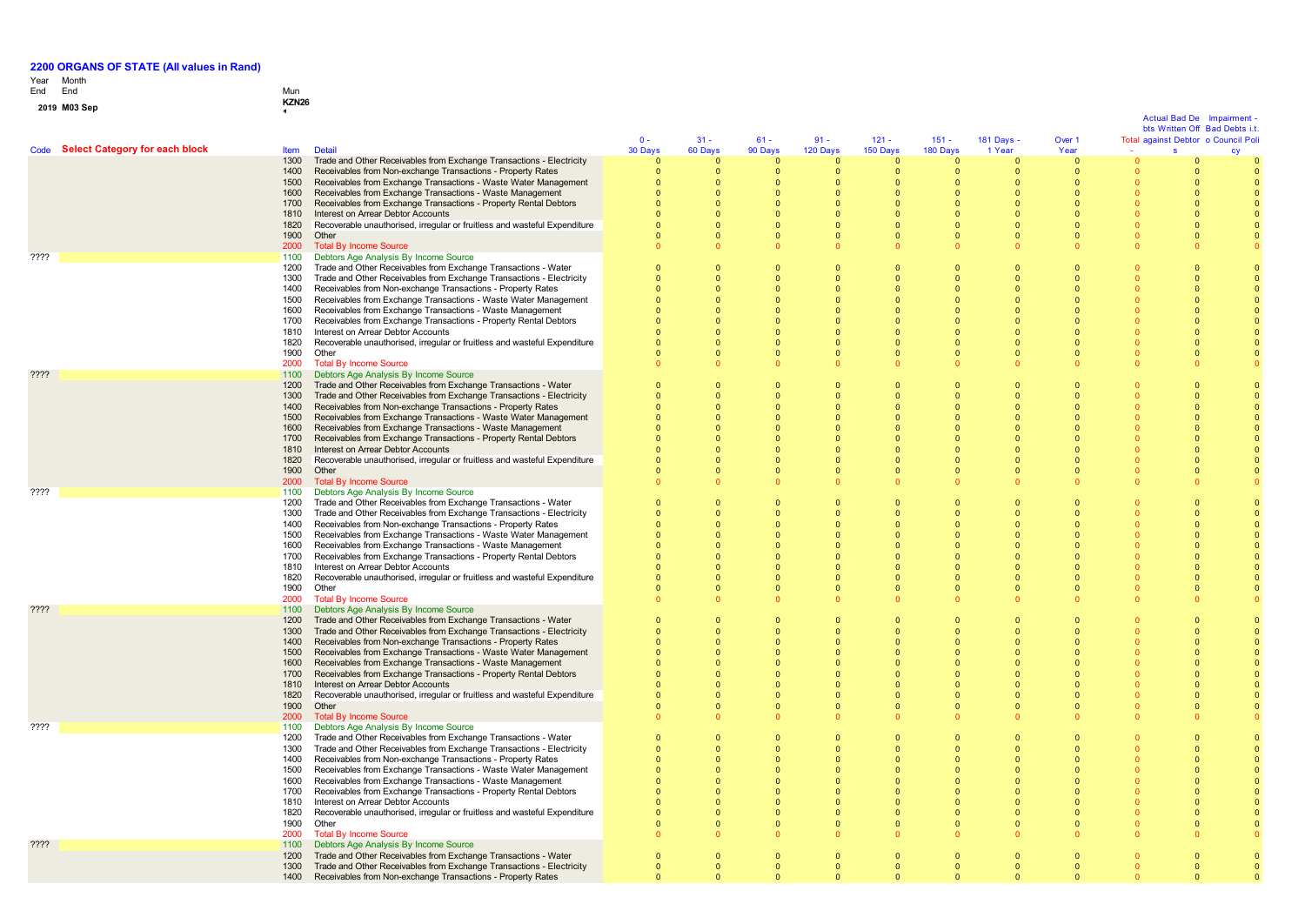# Year End Month End Mun

# **0 1 <sup>9</sup> M03 Sep KZN26 <sup>1</sup>**

|                 |                                     |              |                                                                                                                                     |                      |                      |                          |                      |                        |                      |                            |                      | <b>Actual Bad De</b><br>bts Written Off Bad Debts i.t | Imnairment |
|-----------------|-------------------------------------|--------------|-------------------------------------------------------------------------------------------------------------------------------------|----------------------|----------------------|--------------------------|----------------------|------------------------|----------------------|----------------------------|----------------------|-------------------------------------------------------|------------|
|                 |                                     |              |                                                                                                                                     | $0 -$                | $31 -$               | $61 -$                   | $91 -$               | $121 -$                | $151 -$              | 181 Days -                 | Over 1               | Total against Debtor o Council Poli                   |            |
|                 | Code Select Category for each block | <b>Item</b>  | <b>Detail</b>                                                                                                                       | 30 Days              | 60 Days              | 90 Days                  | 120 Days             | 150 Days               | 180 Days             | 1 Year                     | Year                 |                                                       |            |
|                 |                                     | 1500         | Receivables from Exchange Transactions - Waste Water Management                                                                     | $\Omega$             | $\Omega$             | $\Omega$                 | $\Omega$             | $\Omega$               | $\Omega$             | $\Omega$                   | $\Omega$             |                                                       |            |
|                 |                                     | 1600         | Receivables from Exchange Transactions - Waste Management                                                                           | 0                    | $\mathbf{0}$         | $\mathbf{0}$             | $\mathbf{0}$         | $\mathbf 0$            | $\Omega$             | $\mathbf 0$                | $\mathbf{0}$         |                                                       |            |
|                 |                                     | 1700         | Receivables from Exchange Transactions - Property Rental Debtors                                                                    | $\Omega$             | $\Omega$             | $\Omega$                 | $\Omega$             | $\Omega$               | $\Omega$             | $\Omega$                   | $\Omega$             |                                                       |            |
|                 |                                     | 1810         | Interest on Arrear Debtor Accounts                                                                                                  | $\Omega$             | $\Omega$             | $\Omega$                 | $\Omega$             | $\Omega$               | $\Omega$             | $\Omega$                   | $\Omega$             |                                                       |            |
|                 |                                     | 1820         | Recoverable unauthorised, irregular or fruitless and wasteful Expenditure                                                           | $\Omega$             | $\Omega$             | $\mathbf{0}$             | $\Omega$             | $\Omega$               | $\Omega$             | $\Omega$                   | $\Omega$             |                                                       |            |
|                 |                                     | 1900         | Other                                                                                                                               | $\Omega$             | $\Omega$             | $\Omega$                 | $\Omega$             | $\Omega$               | $\Omega$             | $\Omega$                   | $\Omega$             |                                                       |            |
| ????            |                                     | 2000<br>1100 | <b>Total By Income Source</b><br>Debtors Age Analysis By Income Source                                                              |                      |                      | $\Omega$                 |                      |                        |                      | $\Omega$                   |                      |                                                       |            |
|                 |                                     | 1200         | Trade and Other Receivables from Exchange Transactions - Water                                                                      | $\Omega$             | $\Omega$             | $\Omega$                 | $\Omega$             | $\Omega$               | $\Omega$             | $\Omega$                   | $\Omega$             |                                                       |            |
|                 |                                     | 1300         | Trade and Other Receivables from Exchange Transactions - Electricity                                                                | $\Omega$             | $\Omega$             | $\Omega$                 | $\Omega$             | $\Omega$               | $\Omega$             | $\overline{0}$             | $\Omega$             |                                                       |            |
|                 |                                     | 1400         | Receivables from Non-exchange Transactions - Property Rates                                                                         | $\Omega$             | $\Omega$             | $\Omega$                 | $\Omega$             | $\Omega$               | $\Omega$             | $\Omega$                   |                      |                                                       | $\Omega$   |
|                 |                                     | 1500         | Receivables from Exchange Transactions - Waste Water Management                                                                     | $\Omega$             | $\Omega$             | $\mathbf{0}$             | $\Omega$             | $\Omega$               | $\Omega$             | $\bullet$                  |                      |                                                       |            |
|                 |                                     | 1600         | Receivables from Exchange Transactions - Waste Management                                                                           | $\Omega$             |                      | $\Omega$                 | $\Omega$             | $\Omega$               | $\Omega$             | $\Omega$                   |                      |                                                       |            |
|                 |                                     | 1700         | Receivables from Exchange Transactions - Property Rental Debtors                                                                    | $\Omega$             | $\Omega$             | $\Omega$                 | $\Omega$             | $\Omega$               | $\Omega$             | $\Omega$                   | $\Omega$             |                                                       |            |
|                 |                                     | 1810         | Interest on Arrear Debtor Accounts                                                                                                  | $\Omega$             | $\Omega$             | $\Omega$                 | $\Omega$             | $\Omega$               | $\Omega$             | $\Omega$                   | $\Omega$             |                                                       |            |
|                 |                                     | 1820         | Recoverable unauthorised, irregular or fruitless and wasteful Expenditure                                                           | $\Omega$<br>$\Omega$ | $\Omega$<br>$\Omega$ | $\Omega$<br>$\Omega$     | $\Omega$<br>$\Omega$ | $\sqrt{ }$<br>$\Omega$ | $\Omega$             | $\Omega$<br>$\Omega$       | $\Omega$<br>$\Omega$ |                                                       | $\Omega$   |
|                 |                                     | 1900<br>2000 | Other<br><b>Total By Income Source</b>                                                                                              |                      |                      | $\Omega$                 |                      |                        | $\Omega$<br>$\Omega$ | $\Omega$                   | $\Omega$             |                                                       |            |
| ????            |                                     | 1100         | Debtors Age Analysis By Income Source                                                                                               |                      |                      |                          |                      |                        |                      |                            |                      |                                                       |            |
|                 |                                     | 1200         | Trade and Other Receivables from Exchange Transactions - Water                                                                      | $\Omega$             | $\Omega$             | $\Omega$                 | $\Omega$             | $\Omega$               | $\Omega$             | $\Omega$                   | $\Omega$             |                                                       |            |
|                 |                                     | 1300         | Trade and Other Receivables from Exchange Transactions - Electricity                                                                | $\Omega$             | $\Omega$             | $\Omega$                 | $\Omega$             | $\Omega$               | $\Omega$             | $\overline{0}$             | $\Omega$             |                                                       |            |
|                 |                                     | 1400         | Receivables from Non-exchange Transactions - Property Rates                                                                         | $\Omega$             | $\bullet$            | $\Omega$                 | $\Omega$             | $\Omega$               | $\Omega$             | $\Omega$                   | $\Omega$             |                                                       |            |
|                 |                                     | 1500         | Receivables from Exchange Transactions - Waste Water Management                                                                     |                      | $\Omega$             | $\Omega$                 |                      | $\Omega$               |                      | $\Omega$                   |                      |                                                       |            |
|                 |                                     | 1600         | Receivables from Exchange Transactions - Waste Management                                                                           |                      | $\Omega$             | $\Omega$                 | $\Omega$             | $\Omega$               |                      | $\Omega$                   | $\Omega$             |                                                       |            |
|                 |                                     | 1700         | Receivables from Exchange Transactions - Property Rental Debtors                                                                    |                      | $\Omega$             | $\Omega$                 | $\Omega$             | $\Omega$               | $\Omega$             | $\Omega$                   | $\Omega$             |                                                       |            |
|                 |                                     | 1810         | Interest on Arrear Debtor Accounts                                                                                                  |                      | $\Omega$             | $\Omega$                 | $\Omega$             | $\Omega$               | $\Omega$             | $\Omega$                   | $\Omega$             |                                                       |            |
|                 |                                     | 1820<br>1900 | Recoverable unauthorised, irregular or fruitless and wasteful Expenditure<br>Other                                                  |                      | $\Omega$<br>$\Omega$ | $\Omega$<br>$\Omega$     | $\Omega$<br>$\Omega$ | $\Omega$<br>$\Omega$   | $\Omega$<br>$\Omega$ | $\Omega$<br>$\Omega$       | $\Omega$<br>$\Omega$ |                                                       |            |
|                 |                                     | 2000         | <b>Total By Income Source</b>                                                                                                       |                      |                      | $\Omega$                 |                      |                        |                      | $\Omega$                   |                      |                                                       |            |
| ????            |                                     | 1100         | Debtors Age Analysis By Income Source                                                                                               |                      |                      |                          |                      |                        |                      |                            |                      |                                                       |            |
|                 |                                     | 1200         | Trade and Other Receivables from Exchange Transactions - Water                                                                      | $\Omega$             | $\Omega$             | $\Omega$                 | $\Omega$             | $\Omega$               | $\Omega$             | $\Omega$                   | $\Omega$             |                                                       |            |
|                 |                                     | 1300         | Trade and Other Receivables from Exchange Transactions - Electricity                                                                | $\Omega$             | $\Omega$             | $\Omega$                 | $\Omega$             | $\Omega$               | $\Omega$             | $\Omega$                   | $\Omega$             |                                                       |            |
|                 |                                     | 1400         | Receivables from Non-exchange Transactions - Property Rates                                                                         | $\Omega$             | $\mathbf{0}$         | $\mathbf{0}$             | $\mathbf{0}$         | $\Omega$               | $\Omega$             | $\mathbf{0}$               | $\Omega$             |                                                       |            |
|                 |                                     | 1500         | Receivables from Exchange Transactions - Waste Water Management                                                                     |                      | $\Omega$             | $\Omega$                 |                      | $\Omega$               |                      | $\Omega$                   |                      |                                                       |            |
|                 |                                     | 1600         | Receivables from Exchange Transactions - Waste Management                                                                           |                      |                      | $\Omega$                 | $\Omega$             | $\Omega$               | $\Omega$             | $\Omega$                   |                      |                                                       |            |
|                 |                                     | 1700<br>1810 | Receivables from Exchange Transactions - Property Rental Debtors<br>Interest on Arrear Debtor Accounts                              | $\Omega$<br>$\Omega$ | $\Omega$<br>$\Omega$ | $\Omega$<br>$\Omega$     | $\Omega$<br>$\Omega$ | $\Omega$<br>$\Omega$   | $\Omega$<br>$\Omega$ | $\Omega$<br>$\Omega$       | $\Omega$<br>$\Omega$ |                                                       |            |
|                 |                                     | 1820         | Recoverable unauthorised, irregular or fruitless and wasteful Expenditure                                                           | $\Omega$             | $\Omega$             | $\Omega$                 | $\Omega$             | $\Omega$               | $\Omega$             | $\Omega$                   | $\Omega$             |                                                       |            |
|                 |                                     | 1900         | Other                                                                                                                               |                      | $\Omega$             | $\mathbf{0}$             | $\overline{0}$       | $\overline{0}$         | $\overline{0}$       | $\overline{0}$             | $\overline{0}$       |                                                       |            |
|                 |                                     | 2000         | <b>Total By Income Source</b>                                                                                                       |                      |                      | $\Omega$                 |                      |                        |                      | $\Omega$                   |                      |                                                       |            |
| ????            |                                     | 1100         | Debtors Age Analysis By Income Source                                                                                               |                      |                      |                          |                      |                        |                      |                            |                      |                                                       |            |
|                 |                                     | 1200         | Trade and Other Receivables from Exchange Transactions - Water                                                                      | $\Omega$             | $\Omega$             | $\Omega$                 | $\Omega$             | $\Omega$               | $\Omega$             | $\Omega$                   | $\Omega$             |                                                       |            |
|                 |                                     | 1300         | Trade and Other Receivables from Exchange Transactions - Electricity                                                                | $\Omega$             | $\Omega$             | $\Omega$                 | $\Omega$             | $\Omega$               | $\Omega$             | $\overline{0}$             | $\Omega$             |                                                       |            |
|                 |                                     | 1400         | Receivables from Non-exchange Transactions - Property Rates                                                                         |                      | $\Omega$             | $\mathbf{0}$             |                      | $\overline{0}$         | $\Omega$             | $\overline{0}$             |                      |                                                       |            |
|                 |                                     | 1500<br>1600 | Receivables from Exchange Transactions - Waste Water Management                                                                     |                      | $\Omega$             | $\Omega$<br>$\Omega$     |                      | $\Omega$<br>$\Omega$   |                      | $\Omega$<br>$\Omega$       |                      |                                                       |            |
|                 |                                     | 1700         | Receivables from Exchange Transactions - Waste Management<br>Receivables from Exchange Transactions - Property Rental Debtors       |                      | $\Omega$             | $\Omega$                 | $\sqrt{ }$           | $\sqrt{ }$             | $\Omega$             | $\Omega$                   | $\Omega$             |                                                       |            |
|                 |                                     | 1810         | Interest on Arrear Debtor Accounts                                                                                                  |                      | $\Omega$             | $\Omega$                 | $\Omega$             | $\Omega$               | $\Omega$             | $\Omega$                   | $\Omega$             |                                                       |            |
|                 |                                     | 1820         | Recoverable unauthorised, irregular or fruitless and wasteful Expenditure                                                           |                      | $\Omega$             | $\Omega$                 | $\Omega$             | $\Omega$               | $\Omega$             | $\Omega$                   | $\Omega$             |                                                       |            |
|                 |                                     | 1900         | Other                                                                                                                               |                      | $\Omega$             | $\mathbf{0}$             |                      | $\Omega$               |                      | $\overline{0}$             | $\overline{0}$       |                                                       |            |
|                 |                                     | 2000         | <b>Total By Income Source</b>                                                                                                       |                      |                      |                          |                      |                        |                      | $\Omega$                   |                      |                                                       |            |
| ????            |                                     | 1100         | Debtors Age Analysis By Income Source                                                                                               |                      |                      |                          |                      |                        |                      |                            |                      |                                                       |            |
|                 |                                     | 1200         | Trade and Other Receivables from Exchange Transactions - Water                                                                      | $\Omega$             | $\Omega$             | $\Omega$                 | $\Omega$             | $\Omega$               | $\Omega$             | $\Omega$                   | $\Omega$             |                                                       |            |
|                 |                                     | 1300         | Trade and Other Receivables from Exchange Transactions - Electricity                                                                | $\Omega$             | $\Omega$             | $\Omega$                 | $\Omega$             | $\Omega$               | $\Omega$             | $\Omega$                   | $\Omega$             |                                                       | $\Omega$   |
|                 |                                     | 1400<br>1500 | Receivables from Non-exchange Transactions - Property Rates<br>Receivables from Exchange Transactions - Waste Water Management      | $\Omega$<br>$\Omega$ | $\Omega$<br>$\Omega$ | $\mathbf{0}$<br>$\Omega$ | $\Omega$<br>$\Omega$ | $\Omega$<br>$\Omega$   | $\Omega$<br>$\Omega$ | $\overline{0}$<br>$\Omega$ |                      |                                                       | $\Omega$   |
|                 |                                     | 1600         | Receivables from Exchange Transactions - Waste Management                                                                           | $\Omega$             | $\Omega$             | $\Omega$                 | $\Omega$             | $\Omega$               | $\Omega$             | $\Omega$                   | $\Omega$             |                                                       |            |
|                 |                                     | 1700         | Receivables from Exchange Transactions - Property Rental Debtors                                                                    | $\Omega$             | $\Omega$             | $\Omega$                 | $\Omega$             | $\Omega$               | $\Omega$             | $\Omega$                   | $\Omega$             |                                                       |            |
|                 |                                     | 1810         | Interest on Arrear Debtor Accounts                                                                                                  | $\Omega$             | $\Omega$             | $\Omega$                 | $\Omega$             | $\Omega$               | $\Omega$             | $\Omega$                   | $\Omega$             |                                                       |            |
|                 |                                     | 1820         | Recoverable unauthorised, irregular or fruitless and wasteful Expenditure                                                           | $\Omega$             | $\Omega$             | $\bullet$                | $\Omega$             | $\Omega$               | $\Omega$             | $\Omega$                   | $\Omega$             |                                                       |            |
|                 |                                     | 1900         | Other                                                                                                                               | $\Omega$             | $\Omega$             | $\mathbf{0}$             | $\Omega$             | $\overline{0}$         | $\mathbf{0}$         | $\overline{0}$             | $\overline{0}$       |                                                       |            |
|                 |                                     | 2000         | <b>Total By Income Source</b>                                                                                                       |                      |                      | $\Omega$                 | $\Omega$             | $\Omega$               | $\Omega$             | $\Omega$                   | $\Omega$             |                                                       |            |
| $??\mathsf{??}$ |                                     | 1100         | Debtors Age Analysis By Income Source                                                                                               |                      |                      |                          |                      |                        |                      |                            |                      |                                                       |            |
|                 |                                     | 1200<br>1300 | Trade and Other Receivables from Exchange Transactions - Water                                                                      | 0                    | $\Omega$<br>$\Omega$ | $\Omega$<br>$\Omega$     | $\Omega$<br>$\Omega$ | $\Omega$<br>$\Omega$   | $\Omega$             | $\Omega$<br>$\Omega$       | $\Omega$<br>$\Omega$ |                                                       |            |
|                 |                                     | 1400         | Trade and Other Receivables from Exchange Transactions - Electricity<br>Receivables from Non-exchange Transactions - Property Rates |                      | $\mathbf{0}$         | $\mathbf{0}$             | $\overline{0}$       | $\overline{0}$         | $\Omega$             | $\overline{0}$             | $\mathbf{0}$         |                                                       |            |
|                 |                                     | 1500         | Receivables from Exchange Transactions - Waste Water Management                                                                     | $\Omega$             | $\Omega$             | $\Omega$                 | $\Omega$             | $\Omega$               |                      | $\Omega$                   | $\Omega$             |                                                       |            |
|                 |                                     | 1600         | Receivables from Exchange Transactions - Waste Management                                                                           |                      |                      | $\Omega$                 |                      |                        |                      | $\Omega$                   |                      |                                                       |            |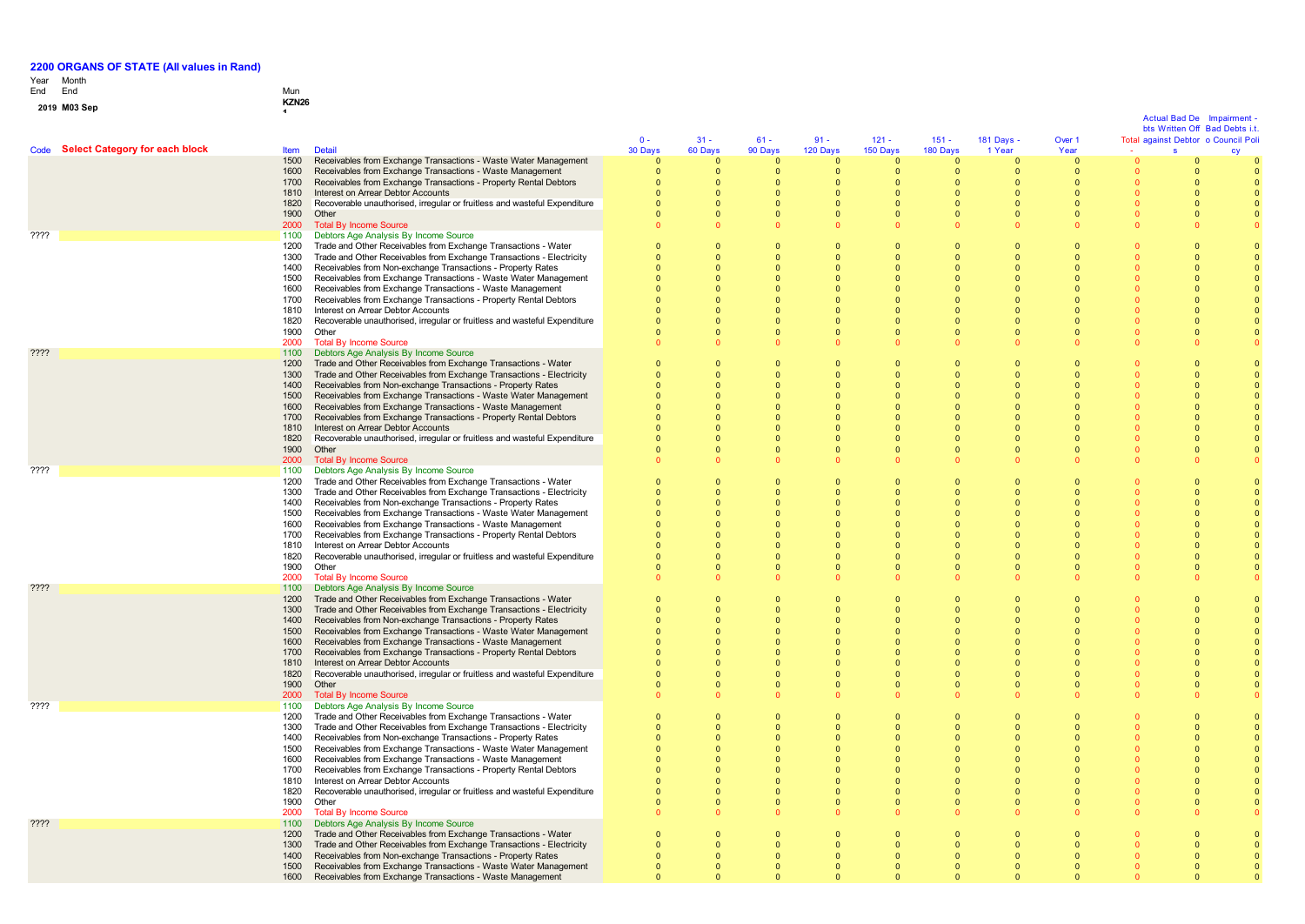### Year Month End

## End Mun

**2 0 1 <sup>9</sup> M03 Sep KZN26 <sup>1</sup>**

Code **Select Category for each block** Item Detail  $\mathbf{0}$  -3 0 D a y s 3 1 - 6 0 D a y s 6 1 - 9 0 D a y s 9 1 - 1 2 0 D a y s 1 2 1 - 1 5 0 D a y s 1 5 1 - 180 Days 1 8 1 D a y s - 1 Year Over 1 Year Total against Debtor o Council Poli - Actual Bad De Impairment -Actual Bad De Impairment -<br>bts Written Off Bad Debts i.t.<br>against Debtor o Council Poli<br>s cy cy 1700 Receivables from Exchange Transactions - Property Rental Debtors ້ດ ຳ  $\sqrt{2}$  $\sqrt{2}$ ່ດ  $\sqrt{2}$  $\Omega$  $\overline{0}$  $\mathbf{0}$  $\sqrt{2}$  $\mathbf{0}$ 1810 Interest on Arrear Debtor Accounts<br>1820 Becoverable unauthorised irregular 0  $\sqrt{2}$  $\overline{0}$  $\Omega$  $\Omega$  $\sqrt{2}$  $\sqrt{2}$  $\sqrt{2}$  $\mathbf 0$  $\overline{0}$  $\Omega$ Recoverable unauthorised, irregular or fruitless and wasteful Expenditure<br>Other  $\overline{0}$  $\sqrt{2}$  $\sqrt{2}$  $\sqrt{2}$  $\sqrt{2}$  $\mathbf{0}$  $\sqrt{2}$  $\sqrt{2}$  $\mathbf{0}$  $\sqrt{2}$  $\sqrt{2}$ 1900<br>2000  $\overline{0}$  $\Omega$ 0  $\Omega$  $\Omega$  $\Omega$  $\mathbf{0}$ 0  $\mathbf{0}$  $\Omega$  $\Omega$ 2000 Total By Income Source<br>1100 Debtors Age Analysis By  $\overline{0}$ 0  $\Omega$  $\Omega$  $\Omega$  $\mathbf{0}$  $\mathbf{0}$  $\Omega$  $\mathbf{0}$  $\Omega$  $\mathbf{0}$ Pressure Analysis By Income Source<br>
2002 - Trade and Other Receivables from Exchange<br>
2000 - Trade and Other Receivables from Exchan 1200 Trade and Other Receivables from Exchange Transactions - Water  $\overline{0}$  $\sqrt{2}$  $\sqrt{2}$  $\overline{0}$  $\overline{0}$  $\mathbf{0}$  $\sqrt{2}$  $\sqrt{2}$  $\mathbf{0}$  $\sqrt{2}$  $\mathbf{0}$ 1300 Trade and Other Receivables from Exchange Transactions - Electricity  $\sqrt{2}$  $\sqrt{2}$  $\sqrt{2}$  $\sqrt{2}$  $\sqrt{2}$  $\sqrt{2}$  $\sqrt{2}$  $\Omega$  $\mathbf{0}$  $\sqrt{2}$  $\sqrt{2}$ 1400 Receivables from Non-exchange Transactions - Property Rates 0  $\sqrt{2}$ 0 0  $\Omega$  $\Omega$  $\Omega$  $\Omega$  $\mathbf{0}$  $\overline{0}$  $\Omega$ 1500 Receivables from Exchange Transactions - Waste Water Management  $\sqrt{2}$  $\sqrt{2}$  $\Omega$  $\sqrt{2}$  $\Omega$  $\sqrt{2}$  $\sqrt{2}$  $\sqrt{2}$  $\mathbf{0}$  $\sqrt{2}$  $\Omega$ 1600 Receivables from Exchange Transactions - Waste Management  $\sqrt{2}$ 0  $\Omega$  $\overline{0}$  $\mathbf{0}$  $\mathbf{0}$  $\mathbf{0}$  $\Omega$  $\mathbf{0}$  $\mathbf{0}$  $\mathbf{0}$ 1700 Receivables from Exchange Transactions - Property Rental Debtors  $\Omega$  $\Omega$  $\Omega$  $\Omega$  $\sqrt{2}$  $\overline{0}$  $\sqrt{2}$  $\Omega$  $\mathbf{0}$  $\overline{0}$  $\Omega$ 1810 Interest on Arrear Debtor Accounts<br>1820 Recoverable unauthorised, irregular  $\overline{0}$  $\sqrt{2}$  $\Omega$  $\Omega$  $\sqrt{2}$  $\sqrt{2}$  $\sqrt{2}$  $\sqrt{2}$  $\mathbf{0}$  $\Omega$  $\Omega$ 1820 Recoverable unauthorised, irregular or fruitless and wasteful Expenditure  $\Omega$  $\Omega$  $\Omega$  $\Omega$  $\Omega$  $\Omega$  $\Omega$  $\Omega$  $\sqrt{2}$  $\Omega$ 0 1900 Other<br>2000 Total 0 0  $\Omega$  $\Omega$  $\Omega$  $\mathbf{0}$  $\mathbf{0}$  $\Omega$  $\mathbf{0}$  $\Omega$  $\Omega$ 2000 Total By Income Source<br>1100 Debtors Age Analysis B  $\sqrt{2}$ 0  $\Omega$  $\Omega$  $\sqrt{2}$  $\mathbf{0}$  $\mathbf{0}$  $\mathbf{0}$  $\mathbf{0}$  $\Omega$  $\Omega$ ???? 1100 Debtors Age Analysis By Income Source 1200 Trade and Other Receivables from Exchange Transactions - Water  $\overline{0}$  $\sqrt{2}$  $\overline{0}$  $\sqrt{2}$  $\sqrt{2}$  $\mathbf{0}$  $\sqrt{2}$  $\sqrt{2}$  $\mathbf{0}$ 0  $\sqrt{2}$ 1300 Trade and Other Receivables from Exchange Transactions - Electricity  $\sqrt{2}$  $\sqrt{2}$  $\sqrt{2}$  $\Omega$  $\overline{0}$  $\sqrt{2}$  $\Omega$  $\sqrt{2}$  $\mathbf{0}$  $\sqrt{2}$  $\Omega$ 1400 Receivables from Non-exchange Transactions - Property Rates  $\overline{0}$  $\sqrt{2}$  $\Omega$  $\Omega$  $\Omega$  $\Omega$  $\Omega$  $\Omega$  $\mathbf{0}$  $\ddot{\mathbf{0}}$  $\Omega$ 1500 Receivables from Exchange Transactions - Waste Water Management  $\sqrt{2}$  $\sqrt{2}$  $\Omega$  $\Omega$  $\Omega$  $\sqrt{2}$  $\Omega$  $\Omega$  $\mathbf{0}$  $\sqrt{2}$  $\Omega$ 1600 Receivables from Exchange Transactions - Waste Management  $\overline{0}$  $\Omega$  $\overline{0}$  $\Omega$  $\Omega$  $\Omega$  $\Omega$  $\Omega$  $\mathbf{0}$  $\Omega$  $\Omega$ 1700 Receivables from Exchange Transactions - Property Rental Debtors  $\sqrt{2}$  $\sqrt{2}$  $\sqrt{2}$  $\Omega$  $\Omega$  $\sqrt{2}$  $\Omega$  $\sqrt{2}$  $\mathbf 0$  $\sqrt{2}$  $\sqrt{2}$ 1810 Interest on Arrear Debtor Accounts<br>1820 Recoverable unauthorised, irregular  $\Omega$  $\Omega$  $\Omega$  $\Omega$  $\Omega$  $\Omega$  $\mathbf{0}$  $\Omega$  $\mathbf{0}$  $\Omega$  $\Omega$ 1820 Recoverable unauthorised, irregular or fruitless and wasteful Expenditure 0 0  $\Omega$  $\mathbf{0}$  $\Omega$ 0  $\Omega$  $\mathbf{0}$  $\mathbf{0}$ 0  $\Omega$ 1900 Other<br>2000 Total  $\overline{0}$  $\Omega$  $\overline{0}$  $\Omega$  $\Omega$ 0  $\Omega$  $\Omega$  $\mathbf 0$  $\sqrt{2}$  $\Omega$ 2000 Total By Income Source<br>1100 Debtors Age Analysis B  $\sqrt{2}$ 0  $\sqrt{2}$  $\Omega$  $\mathbf{0}$  $\mathbf{0}$  $\mathbf{0}$  $\sqrt{2}$  $\mathbf{0}$  $\mathbf{0}$  $\mathbf{0}$ ???? 1100 Debtors Age Analysis By Income Source 1200 Trade and Other Receivables from Exchange Transactions - Water  $\overline{0}$  $\sqrt{2}$  $\sqrt{2}$  $\Omega$  $\overline{0}$  $\sqrt{2}$  $\Omega$  $\sqrt{2}$  $\overline{0}$  $\sqrt{2}$  $\sqrt{2}$ 1300 Trade and Other Receivables from Exchange Transactions - Electricity  $\overline{0}$  $\Omega$ 0  $\Omega$  $\Omega$  $\Omega$  $\Omega$  $\Omega$  $\Omega$  $\overline{0}$  $\Omega$ 1400 Receivables from Non-exchange Transactions - Property Rates  $\sqrt{2}$  $\sqrt{2}$  $\Omega$  $\Omega$  $\Omega$  $\sqrt{2}$  $\Omega$  $\sqrt{2}$  $\mathbf 0$  $\sqrt{2}$  $\Omega$ 1500 Receivables from Exchange Transactions - Waste Water Management 0 0 0 0  $\Omega$  $\Omega$  $\mathbf{0}$ 0  $\mathbf{0}$ 0 0 1600 Receivables from Exchange Transactions - Waste Management  $\Omega$  $\Omega$  $\Omega$  $\Omega$  $\Omega$  $\Omega$  $\Omega$  $\Omega$  $\mathbf{0}$  $\Omega$  $\Omega$ 1700 Receivables from Exchange Transactions - Property Rental Debtors  $\sqrt{2}$  $\sqrt{2}$  $\sqrt{2}$  $\Omega$  $\sqrt{2}$  $\sqrt{2}$  $\sqrt{2}$  $\sqrt{2}$  $\mathbf 0$  $\sqrt{2}$  $\sqrt{2}$ 1810 Interest on Arrear Debtor Accounts<br>1820 Recoverable unauthorised, irregular  $\Omega$  $\sqrt{2}$  $\Omega$  $\Omega$  $\Omega$  $\Omega$  $\Omega$  $\Omega$  $\mathbf{0}$  $\overline{0}$  $\Omega$ 1820 Recoverable unauthorised, irregular or fruitless and wasteful Expenditure 0  $\sqrt{2}$  $\Omega$  $\Omega$  $\Omega$  $\sqrt{2}$  $\Omega$  $\Omega$ 0  $\Omega$  $\Omega$ **Other**  $\sqrt{2}$  $\sqrt{2}$  $\Omega$  $\Omega$  $\Omega$  $\sqrt{2}$  $\Omega$  $\Omega$  $\sqrt{2}$  $\sqrt{2}$  $\Omega$ 2000 Total By Income Source<br>1100 Debtors Age Analysis B  $\sqrt{2}$ 0  $\Omega$  $\Omega$  $\Omega$  $\mathbf{0}$  $\mathbf{0}$  $\mathbf{0}$  $\mathbf{0}$  $\mathbf{0}$  $\mathbf{0}$ ???? 1100 Debtors Age Analysis By Income Source 1200 Trade and Other Receivables from Exchange Transactions - Water 0 0 0  $\mathbf{0}$  $\overline{0}$  $\Omega$ 0 0  $\Omega$ 0 0 1300 Trade and Other Receivables from Exchange Transactions - Electricity 0  $\Omega$  $\Omega$  $\Omega$  $\Omega$  $\Omega$  $\Omega$  $\Omega$  $\sqrt{2}$  $\Omega$  $\Omega$ 1400 Receivables from Non-exchange Transactions - Property Rates  $\overline{0}$  $\sqrt{2}$  $\Omega$  $\sqrt{2}$  $\sqrt{2}$  $\sqrt{2}$  $\sqrt{2}$  $\sqrt{2}$  $\mathbf 0$  $\overline{0}$  $\Omega$ 1500 Receivables from Exchange Transactions - Waste Water Management  $\overline{0}$  $\sqrt{2}$  $\Omega$  $\sqrt{2}$  $\Omega$  $\sqrt{2}$  $\Omega$  $\sqrt{2}$  $\mathbf{0}$  $\sqrt{2}$  $\Omega$ 1600 Receivables from Exchange Transactions - Waste Management  $\sqrt{2}$  $\sqrt{2}$  $\sqrt{2}$  $\Omega$  $\sqrt{2}$  $\sqrt{2}$  $\Omega$  $\sqrt{2}$ 0  $\sqrt{2}$  $\Omega$ 1700 Receivables from Exchange Transactions - Property Rental Debtors 0  $\overline{0}$ 0  $\Omega$  $\Omega$  $\overline{0}$  $\Omega$  $\Omega$  $\mathbf{0}$ 0  $\Omega$ 1810 Interest on Arrear Debtor Accounts<br>1820 Recoverable unauthorised, irregular 0  $\sqrt{2}$  $\Omega$  $\Omega$  $\Omega$  $\sqrt{2}$  $\Omega$  $\sqrt{2}$  $\mathbf{0}$  $\Omega$  $\Omega$ 1820 Recoverable unauthorised, irregular or fruitless and wasteful Expenditure<br>1900 Other  $\sqrt{2}$  $\sqrt{2}$  $\mathbf{0}$  $\sqrt{2}$  $\overline{0}$  $\sqrt{2}$  $\Omega$  $\sqrt{2}$ 0  $\sqrt{2}$  $\Omega$  $\sqrt{2}$  $\sqrt{2}$  $\sqrt{2}$  $\Omega$  $\Omega$  $\sqrt{2}$  $\Omega$  $\Omega$  $\mathbf{0}$ 0 0

0

 $\overline{0}$ 

 $\overline{0}$ 

 $\Omega$ 

 $\overline{0}$ 

0

 $\Omega$ 

 $\sqrt{2}$ 

 $\sqrt{2}$ 

 $\sqrt{2}$ 

 $\overline{0}$ 

0

 $\sqrt{2}$ 

 $\overline{0}$ 

 $\sqrt{2}$ 

0

0

0

0

 $\Omega$ 

 $\Omega$ 

 $\sqrt{2}$ 

 $\sqrt{2}$ 

 $\sqrt{2}$ 

 $\Omega$ 

 $\sqrt{2}$ 

 $\sqrt{2}$ 

 $\sqrt{2}$ 

0

 $\overline{0}$ 

 $\sqrt{2}$ 

0

 $\sqrt{2}$ 

0

 $\Omega$ 

0

0

0

 $\Omega$ 

 $\Omega$ 

 $\sqrt{2}$ 

 $\Omega$ 

 $\Omega$ 

 $\Omega$ 

 $\sqrt{2}$ 

0

 $\sqrt{2}$ 

0

 $\sqrt{2}$ 

 $\Omega$ 

 $\sqrt{2}$ 

 $\overline{0}$ 

0

 $\overline{0}$ 

 $\Omega$ 

 $\Omega$ 

 $\Omega$ 

 $\Omega$ 

 $\Omega$ 

 $\Omega$ 

 $\Omega$ 

 $\sqrt{2}$ 

 $\Omega$ 

 $\Omega$ 

 $\Omega$ 

 $\Omega$ 

 $\Omega$ 

 $\Omega$ 

 $\Omega$ 

 $\mathbf{0}$ 

 $\Omega$ 

 $\Omega$ 

0

 $\Omega$ 

 $\Omega$ 

 $\Omega$ 

 $\Omega$ 

 $\sqrt{2}$ 

 $\Omega$ 

 $\Omega$ 

 $\Omega$ 

 $\Omega$ 

 $\overline{0}$ 

 $\Omega$ 

 $\Omega$ 

 $\overline{0}$ 

 $\sqrt{2}$ 

 $\Omega$ 

 $\Omega$ 

0

0

 $\Omega$ 

 $\overline{0}$ 

 $\Omega$ 

 $\sqrt{2}$ 

 $\sqrt{2}$ 

 $\Omega$ 

 $\sqrt{2}$ 

 $\sqrt{2}$ 

 $\sqrt{2}$ 

0

 $\sqrt{2}$ 

 $\sqrt{2}$ 

0

 $\sqrt{2}$ 

 $\Omega$ 

 $\Omega$ 

0

0

 $\Omega$ 

 $\Omega$ 

0

 $\Omega$ 

 $\sim$ 

 $\Omega$ 

0

 $\Omega$ 

 $\sqrt{2}$ 

0

 $\Omega$ 

 $\sqrt{2}$ 

0

 $\Omega$ 

 $\Omega$ 

 $\Omega$ 

0

0

 $\Omega$ 

 $\Omega$ 

 $\Omega$ 

 $\sqrt{2}$ 

 $\sqrt{2}$ 

 $\Omega$ 

 $\sqrt{2}$ 

 $\Omega$ 

 $\Omega$ 

 $\sqrt{2}$ 

 $\Omega$ 

 $\sqrt{2}$ 

 $\Omega$ 

 $\Omega$ 

0

 $\Omega$ 

0

0

 $\mathbf{0}$ 

 $\sqrt{2}$ 

 $\mathbf 0$ 

 $\mathbf{0}$ 

0

 $\mathbf{0}$ 

0

0

 $\mathbf{0}$ 

0

 $\sqrt{2}$ 

0

 $\mathbf 0$ 

0

0

 $\sqrt{2}$ 

0

0

 $\overline{0}$ 

 $\overline{0}$ 

 $\Omega$ 

 $\sqrt{2}$ 

 $\sqrt{2}$ 

 $\Omega$ 

 $\sqrt{2}$ 

 $\sqrt{2}$ 

0

 $\sqrt{2}$ 

 $\overline{0}$ 

 $\sqrt{2}$ 

 $\Omega$ 

 $\sqrt{2}$ 

 $\overline{0}$ 

0

0

0

 $\Omega$ 

 $\Omega$ 

 $\mathbf 0$ 

 $\Omega$ 

 $\Omega$ 

 $\Omega$ 

 $\Omega$ 

0

 $\Omega$ 

 $\Omega$ 

 $\Omega$ 

 $\mathbf 0$ 

 $\Omega$ 

0

0

1900 Other<br>2000 Total F 2000 Total By Income Source<br>1100 Debtors Age Analysis By Pressure Analysis By Income Source<br>1100 Debtors Age Analysis By Income Source<br>1200 Trade and Other Receivables from Exchan 1200 Trade and Other Receivables from Exchange Transactions - Water 1300 Trade and Other Receivables from Exchange Transactions - Electricity 1400 Receivables from Non-exchange Transactions - Property Rates 1500 Receivables from Exchange Transactions - Waste Water Management 1600 Receivables from Exchange Transactions - Waste Management 1700 Receivables from Exchange Transactions - Property Rental Debtors 1810 Interest on Arrear Debtor Accounts<br>1820 Recoverable unauthorised irregular 1820 Recoverable unauthorised, irregular or fruitless and wasteful Expenditure<br>1900 Cither 1900 Other<br>2000 Total **Zotal By Income Source** ???? 1100 Debtors Age Analysis By Income Source 1200 Trade and Other Receivables from Exchange Transactions - Water 1300 Trade and Other Receivables from Exchange Transactions - Electricity 1400 Receivables from Non-exchange Transactions - Property Rates

1810 Interest on Arrear Debtor Accounts

1500 Receivables from Exchange Transactions - Waste Water Management

1600 Receivables from Exchange Transactions - Waste Management

1700 Receivables from Exchange Transactions - Property Rental Debtors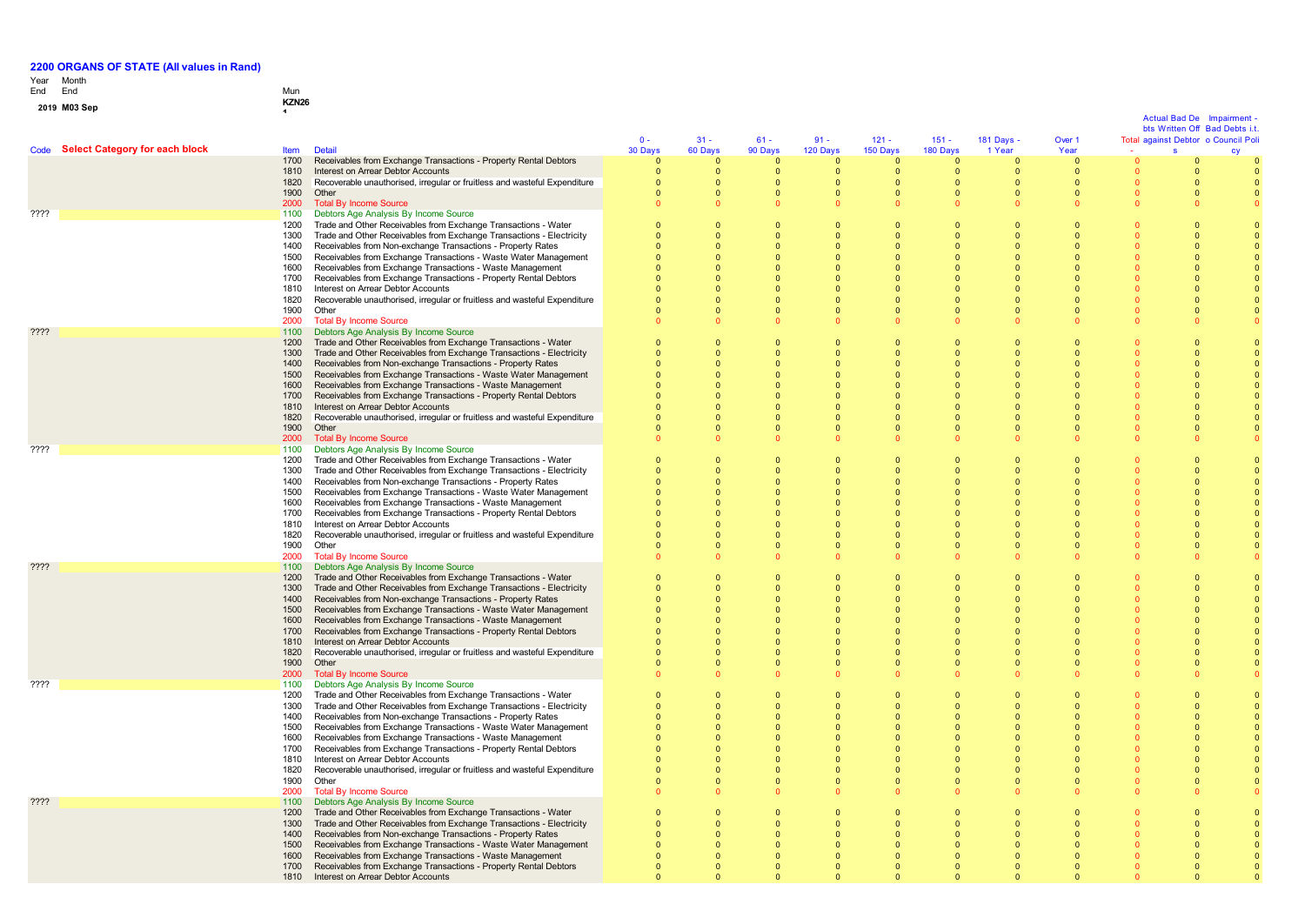# Year End Month End Mun **0 1 <sup>9</sup> M03 Sep KZN26 <sup>1</sup>**

|                                              |                                     |              |                                                                                                                                     |                      |                    |                           |                            |                         |                            |                      |                         |                       | Actual Bad De<br>bts Written Off Bad Debts i.t. | Impairment |
|----------------------------------------------|-------------------------------------|--------------|-------------------------------------------------------------------------------------------------------------------------------------|----------------------|--------------------|---------------------------|----------------------------|-------------------------|----------------------------|----------------------|-------------------------|-----------------------|-------------------------------------------------|------------|
|                                              | Code Select Category for each block | <b>Item</b>  | <b>Detail</b>                                                                                                                       | $0 -$<br>30 Days     | $31 -$<br>60 Days  | $61 -$<br>90 Days         | $91 -$<br>120 Days         | $121 -$<br>150 Days     | $151 -$<br>180 Days        | 181 Days -<br>1 Year | Over 1<br>Year          |                       | Total against Debtor o Council Pol<br>s.        |            |
|                                              |                                     | 1820         | Recoverable unauthorised, irregular or fruitless and wasteful Expenditure                                                           | $\Omega$             |                    | $\Omega$                  | $\Omega$                   | $\Omega$                | $\Omega$                   | $\Omega$             | $\mathbf{0}$            |                       | $\Omega$                                        |            |
|                                              |                                     | 1900         | Other                                                                                                                               | $\mathbf{0}$         | $\mathbf{0}$       | $\mathbf 0$               | $\overline{0}$             | $\mathbf{0}$            | $\overline{0}$             | $\mathbf{0}$         | $\mathbf{0}$            |                       | $\mathbf{0}$                                    |            |
| ????                                         |                                     | 2000<br>1100 | <b>Total By Income Source</b><br>Debtors Age Analysis By Income Source                                                              |                      |                    | $\Omega$                  |                            |                         | $\Omega$                   | $\Omega$             | $\Omega$                |                       |                                                 |            |
|                                              |                                     | 1200         | Trade and Other Receivables from Exchange Transactions - Water                                                                      | $\Omega$             | $\Omega$           | $\Omega$                  | $\Omega$                   | $\sqrt{ }$              | $\Omega$                   | $\Omega$             | $\Omega$                |                       |                                                 |            |
|                                              |                                     | 1300         | Trade and Other Receivables from Exchange Transactions - Electricity                                                                |                      | $\Omega$           |                           |                            |                         | $\Omega$                   |                      | $\Omega$                |                       |                                                 |            |
|                                              |                                     | 1400         | Receivables from Non-exchange Transactions - Property Rates                                                                         |                      |                    |                           | $\Omega$                   |                         | $\Omega$                   |                      | $\Omega$                |                       |                                                 |            |
|                                              |                                     | 1500<br>1600 | Receivables from Exchange Transactions - Waste Water Management<br>Receivables from Exchange Transactions - Waste Management        |                      |                    | $\Omega$                  |                            |                         | $\Omega$<br>$\Omega$       | $\Omega$             | $\Omega$<br>$\Omega$    |                       |                                                 |            |
|                                              |                                     | 1700         | Receivables from Exchange Transactions - Property Rental Debtors                                                                    |                      |                    | $\Omega$                  | $\Omega$                   |                         | $\Omega$                   | $\Omega$             | $\Omega$                |                       |                                                 |            |
|                                              |                                     | 1810         | Interest on Arrear Debtor Accounts                                                                                                  |                      |                    |                           |                            |                         | $\Omega$                   | $\Omega$             | $\Omega$                |                       |                                                 |            |
|                                              |                                     | 1820         | Recoverable unauthorised, irregular or fruitless and wasteful Expenditure                                                           |                      | $\Omega$           | $\Omega$                  | $\Omega$                   | $\Omega$                | $\overline{0}$             | $\Omega$             | $\Omega$                |                       |                                                 |            |
|                                              |                                     | 1900<br>2000 | Other<br><b>Total By Income Source</b>                                                                                              |                      | $\Omega$           | $\Omega$                  | $\Omega$                   | $\Omega$                | $\Omega$<br>$\Omega$       | $\Omega$<br>$\Omega$ | $\Omega$                |                       |                                                 |            |
| ????                                         |                                     | 1100         | Debtors Age Analysis By Income Source                                                                                               |                      |                    |                           |                            |                         |                            |                      |                         |                       |                                                 |            |
|                                              |                                     | 1200         | Trade and Other Receivables from Exchange Transactions - Water                                                                      | $\Omega$             | $\Omega$           | $\Omega$                  | $\Omega$                   | $\sqrt{ }$              | $\Omega$                   | $\Omega$             | $\Omega$                |                       | $\Omega$                                        |            |
|                                              |                                     | 1300         | Trade and Other Receivables from Exchange Transactions - Electricity                                                                | $\Omega$             | $\Omega$           | $\Omega$                  | $\Omega$                   | $\Omega$                | $\Omega$                   | $\Omega$             | $\Omega$                |                       | $\Omega$                                        |            |
|                                              |                                     | 1400         | Receivables from Non-exchange Transactions - Property Rates                                                                         |                      |                    |                           |                            |                         | $\Omega$                   |                      |                         |                       |                                                 |            |
|                                              |                                     | 1500<br>1600 | Receivables from Exchange Transactions - Waste Water Management<br>Receivables from Exchange Transactions - Waste Management        |                      | $\Omega$           | $\Omega$<br>$\Omega$      |                            | $\Omega$                | $\overline{0}$<br>$\Omega$ | $\Omega$             | $\Omega$<br>$\Omega$    |                       |                                                 |            |
|                                              |                                     | 1700         | Receivables from Exchange Transactions - Property Rental Debtors                                                                    |                      | $\Omega$           |                           |                            | $\Omega$                | $\Omega$                   | $\Omega$             | $\Omega$                |                       |                                                 |            |
|                                              |                                     | 1810         | Interest on Arrear Debtor Accounts                                                                                                  |                      | $\Omega$           |                           |                            | $\Omega$                | $\Omega$                   | $\Omega$             | $\Omega$                |                       |                                                 |            |
|                                              |                                     | 1820         | Recoverable unauthorised, irregular or fruitless and wasteful Expenditure                                                           |                      |                    |                           |                            |                         |                            |                      | $\Omega$                |                       |                                                 |            |
|                                              |                                     | 1900<br>2000 | Other<br><b>Total By Income Source</b>                                                                                              |                      | $\Omega$           |                           |                            | $\Omega$                | $\Omega$                   | $\Omega$             | $\Omega$                |                       |                                                 |            |
| ????                                         |                                     | 1100         | Debtors Age Analysis By Income Source                                                                                               |                      |                    |                           |                            |                         |                            |                      |                         |                       |                                                 |            |
|                                              |                                     | 1200         | Trade and Other Receivables from Exchange Transactions - Water                                                                      | $\Omega$             | $\Omega$           | $\Omega$                  | $\Omega$                   | $\Omega$                | $\Omega$                   | $\Omega$             | $\Omega$                |                       |                                                 |            |
|                                              |                                     | 1300         | Trade and Other Receivables from Exchange Transactions - Electricity                                                                |                      | $\Omega$           | $\Omega$                  | $\Omega$                   | $\Omega$                | $\Omega$                   | $\Omega$             | $\Omega$                |                       | $\Omega$                                        |            |
|                                              |                                     | 1400<br>1500 | Receivables from Non-exchange Transactions - Property Rates<br>Receivables from Exchange Transactions - Waste Water Management      |                      |                    |                           |                            |                         | $\Omega$                   | $\Omega$             | $\Omega$                |                       |                                                 |            |
|                                              |                                     | 1600         | Receivables from Exchange Transactions - Waste Management                                                                           |                      |                    | $\Omega$                  | $\Omega$                   |                         | $\Omega$                   | $\Omega$             | $\Omega$                |                       |                                                 |            |
|                                              |                                     | 1700         | Receivables from Exchange Transactions - Property Rental Debtors                                                                    |                      |                    | $\Omega$                  | $\Omega$                   |                         | $\Omega$                   | $\Omega$             | $\Omega$                |                       |                                                 |            |
|                                              |                                     | 1810         | Interest on Arrear Debtor Accounts                                                                                                  |                      |                    | $\Omega$                  |                            |                         | $\mathbf 0$                | $\Omega$             | $\Omega$                |                       |                                                 |            |
|                                              |                                     | 1820         | Recoverable unauthorised, irregular or fruitless and wasteful Expenditure                                                           |                      |                    |                           |                            |                         | $\Omega$                   |                      | $\Omega$                |                       |                                                 |            |
|                                              |                                     | 1900<br>2000 | Other<br><b>Total By Income Source</b>                                                                                              |                      |                    |                           | $\Omega$                   | $\Omega$                | $\Omega$<br>$\Omega$       | $\Omega$<br>$\Omega$ | $\Omega$                |                       |                                                 |            |
| ????                                         |                                     | 1100         | Debtors Age Analysis By Income Source                                                                                               |                      |                    |                           |                            |                         |                            |                      |                         |                       |                                                 |            |
|                                              |                                     | 1200         | Trade and Other Receivables from Exchange Transactions - Water                                                                      | $\Omega$             | $\Omega$           | $\Omega$                  | $\Omega$                   | $\Omega$                | $\Omega$                   | $\Omega$             | $\Omega$                |                       | $\Omega$                                        |            |
|                                              |                                     | 1300         | Trade and Other Receivables from Exchange Transactions - Electricity                                                                | $\Omega$             |                    |                           | $\Omega$                   |                         | $\overline{0}$             |                      | $\Omega$                |                       |                                                 |            |
|                                              |                                     | 1400<br>1500 | Receivables from Non-exchange Transactions - Property Rates<br>Receivables from Exchange Transactions - Waste Water Management      |                      |                    |                           |                            |                         | $\overline{0}$             |                      |                         |                       |                                                 |            |
|                                              |                                     | 1600         | Receivables from Exchange Transactions - Waste Management                                                                           |                      | $\Omega$           | $\Omega$                  | $\Omega$                   | $\Omega$                | $\Omega$                   | $\Omega$             | $\Omega$                |                       |                                                 |            |
|                                              |                                     | 1700         | Receivables from Exchange Transactions - Property Rental Debtors                                                                    |                      |                    |                           |                            |                         |                            | $\Omega$             | $\Omega$                |                       |                                                 |            |
|                                              |                                     | 1810         | Interest on Arrear Debtor Accounts                                                                                                  |                      |                    |                           |                            |                         |                            | $\Omega$             | $\Omega$                |                       |                                                 |            |
|                                              |                                     | 1820<br>1900 | Recoverable unauthorised, irregular or fruitless and wasteful Expenditure<br>Other                                                  |                      |                    |                           |                            |                         |                            | $\Omega$<br>$\Omega$ | $\Omega$<br>$\Omega$    |                       |                                                 |            |
|                                              |                                     | 2000         | <b>Total By Income Source</b>                                                                                                       |                      |                    |                           |                            |                         |                            |                      |                         |                       |                                                 |            |
| ????                                         |                                     | 1100         | Debtors Age Analysis By Income Source                                                                                               |                      |                    |                           |                            |                         |                            |                      |                         |                       |                                                 |            |
|                                              |                                     | 1200         | Trade and Other Receivables from Exchange Transactions - Water                                                                      | $\Omega$             | $\Omega$           | $\Omega$                  |                            | $\Omega$                | $\Omega$                   | $\Omega$             | $\Omega$                |                       |                                                 |            |
|                                              |                                     | 1300<br>1400 | Trade and Other Receivables from Exchange Transactions - Electricity<br>Receivables from Non-exchange Transactions - Property Rates |                      |                    |                           |                            |                         |                            |                      | $\Omega$                |                       |                                                 |            |
|                                              |                                     | 1500         | Receivables from Exchange Transactions - Waste Water Management                                                                     |                      |                    | $\Omega$                  | $\Omega$                   |                         | $\Omega$                   | $\Omega$             | $\Omega$                |                       |                                                 |            |
|                                              |                                     | 1600         | Receivables from Exchange Transactions - Waste Management                                                                           |                      |                    | $\Omega$                  | $\Omega$                   |                         | $\mathbf 0$                | $\Omega$             | $\Omega$                |                       |                                                 |            |
|                                              |                                     | 1700         | Receivables from Exchange Transactions - Property Rental Debtors                                                                    |                      |                    | $\Omega$                  |                            |                         | $\Omega$                   | $\Omega$             | $\Omega$                |                       |                                                 |            |
|                                              |                                     | 1810         | Interest on Arrear Debtor Accounts                                                                                                  |                      |                    |                           |                            |                         | $\mathbf 0$                | $\Omega$             | $\Omega$                |                       |                                                 |            |
|                                              |                                     | 1820<br>1900 | Recoverable unauthorised, irregular or fruitless and wasteful Expenditure<br>Other                                                  | $\Omega$             | $\Omega$           | $\Omega$                  | $\Omega$                   | $\Omega$<br>$\Omega$    | $\Omega$<br>$\Omega$       | $\Omega$<br>$\Omega$ | $\Omega$<br>$\Omega$    |                       | $\Omega$                                        |            |
|                                              |                                     | 2000         | <b>Total By Income Source</b>                                                                                                       | $\Omega$             |                    |                           |                            |                         | $\Omega$                   | $\Omega$             |                         |                       |                                                 |            |
| <b>TOTAL</b><br>2299                         |                                     | 1100         | Debtors Age Analysis By Income Source                                                                                               |                      |                    |                           |                            |                         |                            |                      |                         |                       |                                                 |            |
| <b>TOTAL</b><br>2299                         |                                     | 1200         | Trade and Other Receivables from Exchange Transactions - Water                                                                      | $\Omega$             | $\Omega$           | $\Omega$                  | $\overline{0}$             | $\Omega$                | $\Omega$                   | $\Omega$             | $\Omega$                |                       |                                                 |            |
| <b>TOTAL</b><br>2299<br><b>TOTAL</b><br>2299 |                                     | 1300<br>1400 | Trade and Other Receivables from Exchange Transactions - Electricity<br>Receivables from Non-exchange Transactions - Property Rates | 186 889<br>193 930   | 200 775<br>195 574 | $-2223$<br>$\overline{0}$ | 169 907<br>$-235$ 182      | 47 608<br>184 222       | 43 338<br>184 464          | $-6844$<br>214 049   | 1 140 904<br>9 171 101  | 1780 354<br>9 908 159 |                                                 |            |
| 2299                                         | <b>TOTAL</b>                        | 1500         | Receivables from Exchange Transactions - Waste Water Management                                                                     | $\Omega$             | $\Omega$           | $\Omega$                  | $\Omega$                   | $\Omega$                | $\overline{0}$             | $\Omega$             | $\Omega$                | $\Omega$              |                                                 |            |
| 2299<br><b>TOTAL</b>                         |                                     | 1600         | Receivables from Exchange Transactions - Waste Management                                                                           | 33 560               | 33 560             | $\mathbf 0$               | 92 24 2                    | 24 966                  | 24 706                     | 118 264              | 1 568 287               | 1895 584              |                                                 |            |
| <b>TOTAL</b><br>2299                         |                                     | 1700         | Receivables from Exchange Transactions - Property Rental Debtors                                                                    | $\Omega$             | $\Omega$           | $\Omega$                  | $\Omega$                   | $\Omega$                | $\Omega$                   | $\Omega$             | $\Omega$                |                       |                                                 |            |
| 2299<br><b>TOTAL</b><br>2299<br><b>TOTAL</b> |                                     | 1810<br>1820 | <b>Interest on Arrear Debtor Accounts</b><br>Recoverable unauthorised, irregular or fruitless and wasteful Expenditure              | $\Omega$<br>$\Omega$ |                    | $\Omega$                  | $\overline{0}$<br>$\Omega$ | $\mathbf 0$<br>$\Omega$ | 0<br>$\Omega$              | $\Omega$<br>$\Omega$ | $\mathbf 0$<br>$\Omega$ |                       |                                                 |            |
| <b>TOTAL</b><br>2299                         |                                     | 1900         | Other                                                                                                                               |                      |                    |                           |                            |                         |                            |                      |                         |                       |                                                 |            |
|                                              |                                     |              |                                                                                                                                     |                      |                    |                           |                            |                         |                            |                      |                         |                       |                                                 |            |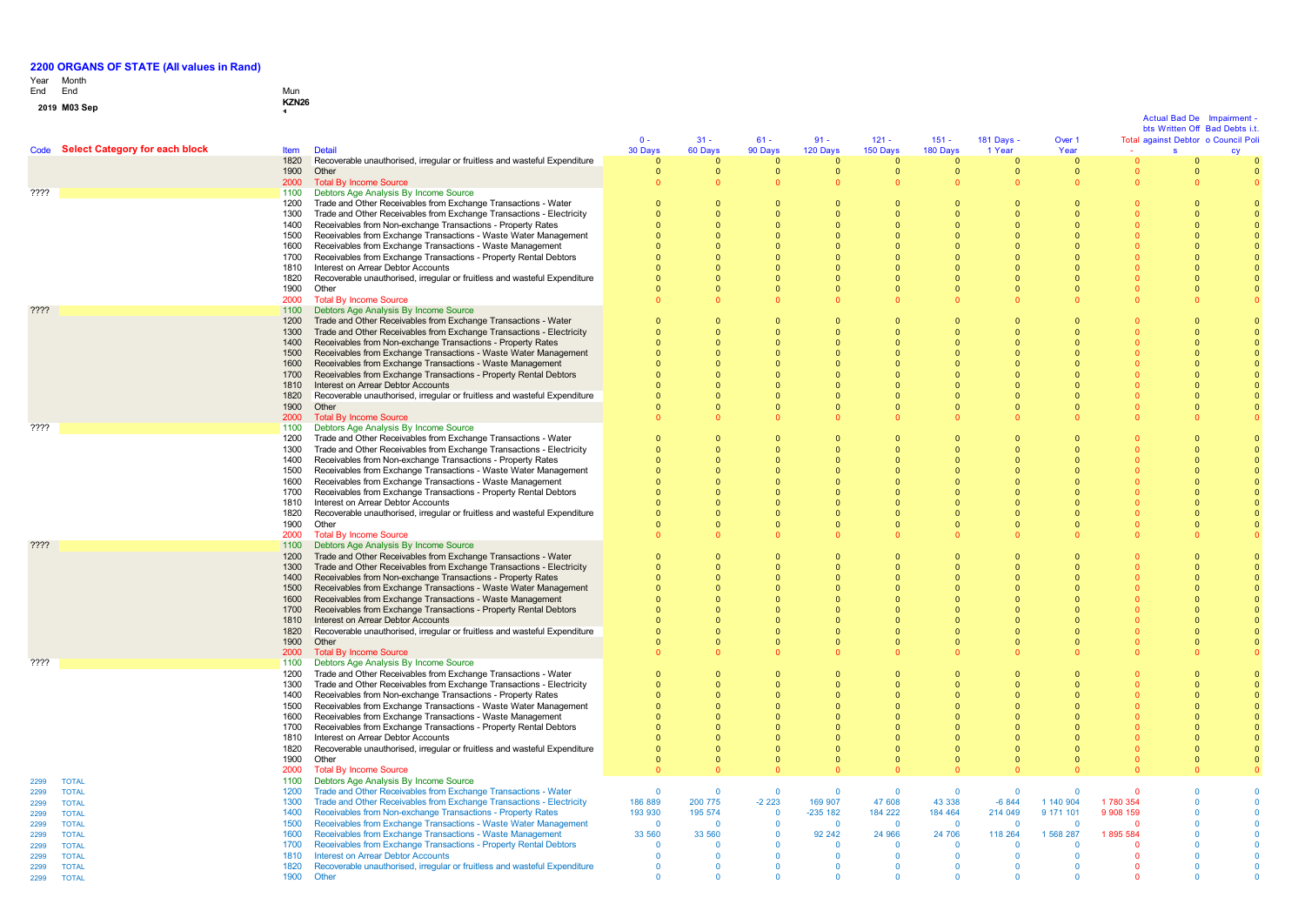| 2200 ORGANS OF STATE (All values in Rand) |                    |                             |         |         |         |          |          |          |            |            |            |                                     |  |
|-------------------------------------------|--------------------|-----------------------------|---------|---------|---------|----------|----------|----------|------------|------------|------------|-------------------------------------|--|
| Year Month                                |                    |                             |         |         |         |          |          |          |            |            |            |                                     |  |
| End End                                   | Mun                |                             |         |         |         |          |          |          |            |            |            |                                     |  |
| 2019 M03 Sep                              | KZN <sub>26</sub>  |                             |         |         |         |          |          |          |            |            |            |                                     |  |
|                                           |                    |                             |         |         |         |          |          |          |            |            |            | Actual Bad De Impairment -          |  |
|                                           |                    |                             |         |         |         |          |          |          |            |            |            | bts Written Off Bad Debts i.t.      |  |
|                                           |                    |                             | $0 -$   | $31 -$  | 61 -    | $91 -$   | $121 -$  | $151 -$  | 181 Days - | Over       |            | Total against Debtor o Council Poli |  |
| Code Select Category for each block       | <b>Item</b> Detail |                             | 30 Days | 60 Days | 90 Days | 120 Days | 150 Days | 180 Days | 1 Year     | Year       |            |                                     |  |
| 2299 TOTAL                                |                    | 2000 Total By Income Source | 414 379 | 429 910 | $-2223$ | 26 966   | 256 796  | 252 509  | 325 469    | 11 880 292 | 13 584 098 |                                     |  |

Notes:

Debt owed by Organs of State includes vacant land zoned for government purposes or registered in the name of the relevant institution<br>Debt owed by public institutions listed in the PFMA Schedules (see attached), must be gr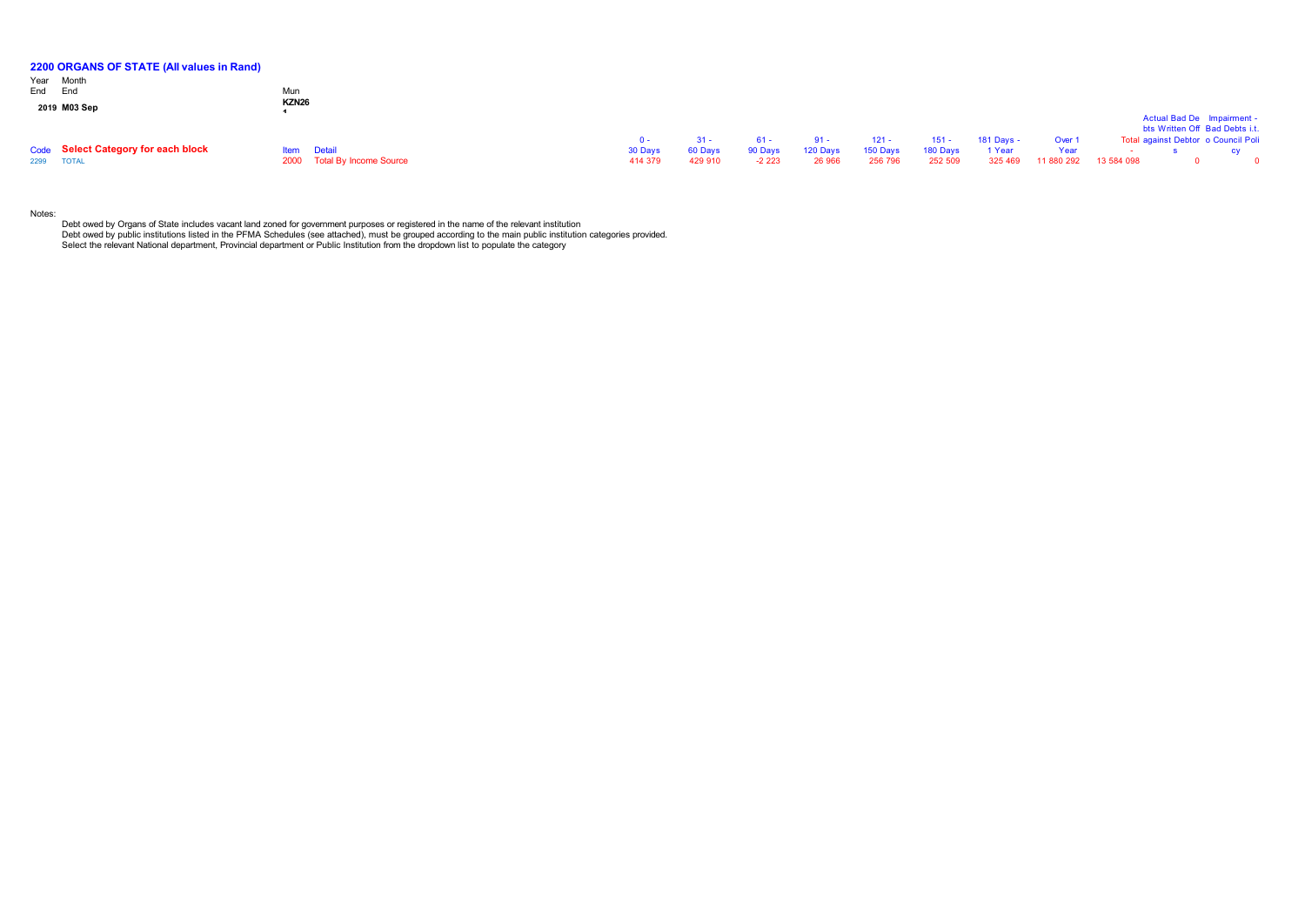# Year End Month End Mun

# **0 1 <sup>9</sup> M03 Sep KZN26 <sup>1</sup>**

|      |                                                                                        |              |                                                                                                                                        | $0 -$                    | $31 -$                     | $61 -$                     | $91 -$                   | $121 -$                    | $151 -$                  | <b>181 Days -</b>    | Over 1     |            | <b>Actual Bad De</b><br>bts Written Of<br><b>Total against Debtor</b> |
|------|----------------------------------------------------------------------------------------|--------------|----------------------------------------------------------------------------------------------------------------------------------------|--------------------------|----------------------------|----------------------------|--------------------------|----------------------------|--------------------------|----------------------|------------|------------|-----------------------------------------------------------------------|
| Code | Area                                                                                   | Item         | <b>Detail</b>                                                                                                                          | 30 Days                  | 60 Days                    | 90 Days                    | 120 Days                 | 150 Days                   | 180 Days                 | 1 Year               | Year       | $\sim$     | s                                                                     |
| 2301 | Businesses: Municipal Licensed Area<br>Businesses: Municipal Licensed Area             | 1100<br>1200 | Debtors Age Analysis By Income Source<br>Trade and Other Receivables from Exchange Transactions - Water                                | $\overline{0}$           | $\mathbf{0}$               | $\Omega$                   | $\overline{0}$           | $\overline{0}$             | $\mathbf{0}$             | $\Omega$             | $\Omega$   |            |                                                                       |
|      | Businesses: Municipal Licensed Area                                                    | 1300         | Trade and Other Receivables from Exchange Transactions - Electricity                                                                   | 543 935                  | 284 718                    | $-52949$                   | 43 469                   | 8                          | 12 308                   | $-375742$            | 1 526 508  | 1982 256   |                                                                       |
|      | Businesses: Municipal Licensed Area                                                    | 1400         | Receivables from Non-exchange Transactions - Property Rates                                                                            | 423 898                  | 408 571                    | $-27302$                   | 607 584                  | 244 979                    | 273 869                  | 1 716 405            | 8 163 211  | 11 811 215 |                                                                       |
|      | Businesses: Municipal Licensed Area                                                    | 1500         | Receivables from Exchange Transactions - Waste Water Management                                                                        | $\Omega$                 | $\Omega$                   | $\Omega$                   | $\Omega$                 | $\overline{0}$             | $\Omega$                 | $\Omega$             |            |            |                                                                       |
|      | Businesses: Municipal Licensed Area                                                    | 1600         | Receivables from Exchange Transactions - Waste Management                                                                              | 47 626                   | 46 142                     | $-1000$                    | 93 696                   | 22 201                     | 21 223                   | 162 471              | 1 939 704  | 2 332 062  |                                                                       |
|      | Businesses: Municipal Licensed Area                                                    | 1700         | Receivables from Exchange Transactions - Property Rental Debtors                                                                       | $\Omega$                 | $\Omega$                   | - 0                        | - 0                      | $\Omega$                   | $\Omega$                 | $\Omega$             |            |            |                                                                       |
|      | Businesses: Municipal Licensed Area                                                    | 1810         | Interest on Arrear Debtor Accounts                                                                                                     | $\Omega$                 | $\Omega$                   | $\Omega$                   | $\Omega$                 | $\Omega$                   | $\Omega$                 | $\Omega$             |            |            |                                                                       |
|      | Businesses: Municipal Licensed Area                                                    | 1820         | Recoverable unauthorised, irregular or fruitless and wasteful Expenditure                                                              | $\Omega$                 | $\mathbf{0}$               | $\Omega$                   | 0                        | $\overline{0}$             | $\mathbf{0}$             | $\Omega$             |            |            |                                                                       |
|      | Businesses: Municipal Licensed Area                                                    | 1900         | Other                                                                                                                                  | $\mathbf{0}$             | $\mathbf{0}$               | $\Omega$                   | $\Omega$                 | $\overline{0}$             | $\mathbf{0}$             | $\Omega$             |            |            |                                                                       |
|      | Businesses: Municipal Licensed Area                                                    | 2000         | <b>Total By Income Source</b>                                                                                                          | 1 0 1 5 4 5 8            | 739 431                    | $-81251$                   | 744 748                  | 267<br>188                 | 307 400                  | 1 503 134            | 11 629 423 | 16 125 533 |                                                                       |
| 2302 | Businesses: Eskom Licensed Area                                                        | 1100         | Debtors Age Analysis By Income Source                                                                                                  |                          |                            |                            |                          |                            |                          |                      |            |            |                                                                       |
|      | Businesses: Eskom Licensed Area                                                        | 1200<br>1300 | Trade and Other Receivables from Exchange Transactions - Water<br>Trade and Other Receivables from Exchange Transactions - Electricity | $\mathbf{0}$<br>$\Omega$ | $\mathbf{0}$<br>$\Omega$   | $\overline{0}$<br>$\Omega$ | $\mathbf{0}$<br>$\Omega$ | $\overline{0}$<br>$\Omega$ | $\mathbf{0}$<br>$\Omega$ | $\Omega$<br>$\Omega$ |            |            |                                                                       |
|      | Businesses: Eskom Licensed Area<br>Businesses: Eskom Licensed Area                     | 1400         | Receivables from Non-exchange Transactions - Property Rates                                                                            |                          | $\Omega$                   |                            |                          | $\Omega$                   | $\Omega$                 |                      |            |            |                                                                       |
|      | Businesses: Eskom Licensed Area                                                        | 1500         | Receivables from Exchange Transactions - Waste Water Management                                                                        | $\Omega$                 | $\Omega$                   | $\Omega$                   | $\Omega$                 | $\Omega$                   | $\Omega$                 |                      |            |            |                                                                       |
|      | Businesses: Eskom Licensed Area                                                        | 1600         | Receivables from Exchange Transactions - Waste Management                                                                              | $\Omega$                 | $\Omega$                   | $\Omega$                   | $\Omega$                 | $\Omega$                   | $\Omega$                 | $\Omega$             |            |            |                                                                       |
|      | Businesses: Eskom Licensed Area                                                        | 1700         | Receivables from Exchange Transactions - Property Rental Debtors                                                                       | $\Omega$                 | $\Omega$                   | $\Omega$                   | $\Omega$                 | $\Omega$                   | $\Omega$                 | $\Omega$             |            | $\Omega$   |                                                                       |
|      | Businesses: Eskom Licensed Area                                                        | 1810         | Interest on Arrear Debtor Accounts                                                                                                     | $\Omega$                 | $\Omega$                   | $\Omega$                   | $\Omega$                 | $\Omega$                   | $\Omega$                 | $\Omega$             |            | $\Omega$   |                                                                       |
|      | Businesses: Eskom Licensed Area                                                        | 1820         | Recoverable unauthorised, irregular or fruitless and wasteful Expenditure                                                              | $\overline{0}$           | $\mathbf{0}$               | $\mathbf{0}$               | $\Omega$                 | $\overline{0}$             | $\mathbf{0}$             | $\Omega$             | $\Omega$   |            |                                                                       |
|      | Businesses: Eskom Licensed Area                                                        | 1900         | Other                                                                                                                                  | $\Omega$                 | $\Omega$                   | $\Omega$                   |                          |                            | $\Omega$                 | $\Omega$             |            |            |                                                                       |
|      | Businesses: Eskom Licensed Area                                                        | 2000         | <b>Total By Income Source</b>                                                                                                          |                          | $\Omega$                   |                            |                          |                            | $\Omega$                 |                      |            |            |                                                                       |
| 2303 | Industrial: Municipal Licensed Area                                                    | 1100         | Debtors Age Analysis By Income Source                                                                                                  |                          |                            |                            |                          |                            |                          |                      |            |            |                                                                       |
|      | Industrial: Municipal Licensed Area                                                    | 1200         | Trade and Other Receivables from Exchange Transactions - Water                                                                         | $\Omega$                 | $\Omega$                   | $\Omega$                   | $\Omega$                 | $\Omega$                   | $\Omega$                 | $\Omega$             |            |            |                                                                       |
|      | Industrial: Municipal Licensed Area                                                    | 1300         | Trade and Other Receivables from Exchange Transactions - Electricity                                                                   | $\Omega$                 | $\Omega$                   | $\Omega$                   | $\Omega$                 | $\Omega$                   | $\Omega$<br>$\Omega$     | $\Omega$             | $\Omega$   |            |                                                                       |
|      | Industrial: Municipal Licensed Area<br>Industrial: Municipal Licensed Area             | 1400<br>1500 | Receivables from Non-exchange Transactions - Property Rates<br>Receivables from Exchange Transactions - Waste Water Management         | $\Omega$                 | $\mathbf 0$<br>$\mathbf 0$ | $\Omega$                   |                          | $\Omega$                   | $\Omega$                 | $\Omega$<br>n        |            |            |                                                                       |
|      | Industrial: Municipal Licensed Area                                                    | 1600         | Receivables from Exchange Transactions - Waste Management                                                                              | $\Omega$                 | $\Omega$                   |                            |                          | $\Omega$                   | $\Omega$                 | $\Omega$             |            |            |                                                                       |
|      | Industrial: Municipal Licensed Area                                                    | 1700         | Receivables from Exchange Transactions - Property Rental Debtors                                                                       | $\Omega$                 | $\Omega$                   | $\Omega$                   |                          | $\Omega$                   | $\Omega$                 | $\Omega$             |            |            |                                                                       |
|      | Industrial: Municipal Licensed Area                                                    | 1810         | Interest on Arrear Debtor Accounts                                                                                                     | $\Omega$                 | $\Omega$                   | $\Omega$                   | $\Omega$                 | $\Omega$                   | $\Omega$                 | $\Omega$             |            |            |                                                                       |
|      | Industrial: Municipal Licensed Area                                                    | 1820         | Recoverable unauthorised, irregular or fruitless and wasteful Expenditure                                                              | $\Omega$                 | $\Omega$                   | $\Omega$                   | $\Omega$                 | $\Omega$                   | $\Omega$                 | n                    |            |            |                                                                       |
|      | Industrial: Municipal Licensed Area                                                    | 1900         | Other                                                                                                                                  | $\Omega$                 | $\Omega$                   | $\Omega$                   | $\Omega$                 | $\Omega$                   | $\Omega$                 | $\Omega$             | $\Omega$   |            |                                                                       |
|      | Industrial: Municipal Licensed Area                                                    | 2000         | <b>Total By Income Source</b>                                                                                                          |                          | $\Omega$                   |                            |                          |                            |                          |                      |            |            |                                                                       |
| 2304 | Industrial: Eskom Licensed Area                                                        | 1100         | Debtors Age Analysis By Income Source                                                                                                  |                          |                            |                            |                          |                            |                          |                      |            |            |                                                                       |
|      | Industrial: Eskom Licensed Area                                                        | 1200         | Trade and Other Receivables from Exchange Transactions - Water                                                                         | $\Omega$                 | $\Omega$                   | $\Omega$                   | $\Omega$                 | $\Omega$                   | $\Omega$                 | $\Omega$             |            |            |                                                                       |
|      | Industrial: Eskom Licensed Area                                                        | 1300         | Trade and Other Receivables from Exchange Transactions - Electricity                                                                   | $\Omega$                 | $\Omega$                   | $\Omega$                   | $\Omega$                 | $\overline{0}$             | $\Omega$                 | $\Omega$             |            |            |                                                                       |
|      | Industrial: Eskom Licensed Area                                                        | 1400         | Receivables from Non-exchange Transactions - Property Rates                                                                            | $\Omega$                 | $\Omega$                   | $\Omega$                   | $\Omega$                 | $\mathbf 0$                | $\Omega$                 | $\Omega$             |            |            |                                                                       |
|      | Industrial: Eskom Licensed Area                                                        | 1500<br>1600 | Receivables from Exchange Transactions - Waste Water Management<br>Receivables from Exchange Transactions - Waste Management           | $\Omega$                 | $\Omega$<br>$\Omega$       | 0                          | $\Omega$                 | $\Omega$<br>$\Omega$       | $\Omega$<br>$\Omega$     | $\Omega$             |            |            |                                                                       |
|      | Industrial: Eskom Licensed Area<br>Industrial: Eskom Licensed Area                     | 1700         | Receivables from Exchange Transactions - Property Rental Debtors                                                                       |                          | $\Omega$                   | $\Omega$                   | $\Omega$                 | $\Omega$                   | $\Omega$                 |                      |            |            |                                                                       |
|      | Industrial: Eskom Licensed Area                                                        | 1810         | Interest on Arrear Debtor Accounts                                                                                                     | $\Omega$                 | $\Omega$                   | $\Omega$                   | $\Omega$                 | $\Omega$                   | $\Omega$                 | $\Omega$             |            | $\Omega$   |                                                                       |
|      | Industrial: Eskom Licensed Area                                                        | 1820         | Recoverable unauthorised, irregular or fruitless and wasteful Expenditure                                                              | $\Omega$                 | $\Omega$                   | $\Omega$                   | $\Omega$                 | $\Omega$                   | $\Omega$                 | $\Omega$             |            | $\Omega$   |                                                                       |
|      | Industrial: Eskom Licensed Area                                                        | 1900         | Other                                                                                                                                  | $\Omega$                 | $\Omega$                   | $\Omega$                   | $\Omega$                 | $\Omega$                   | $\Omega$                 | $\Omega$             | $\Omega$   | $\Omega$   |                                                                       |
|      | Industrial: Eskom Licensed Area                                                        | 2000         | <b>Total By Income Source</b>                                                                                                          | $\Omega$                 | $\mathbf{0}$               | $\Omega$                   |                          |                            | $\Omega$                 |                      |            |            |                                                                       |
| 2305 | Mining Companies: Municipal Licensed Area                                              | 1100         | Debtors Age Analysis By Income Source                                                                                                  |                          |                            |                            |                          |                            |                          |                      |            |            |                                                                       |
|      | Mining Companies: Municipal Licensed Area                                              | 1200         | Trade and Other Receivables from Exchange Transactions - Water                                                                         | $\Omega$                 | $\Omega$                   | $\Omega$                   | $\Omega$                 | $\Omega$                   | $\Omega$                 | $\Omega$             |            |            |                                                                       |
|      | Mining Companies: Municipal Licensed Area                                              | 1300         | Trade and Other Receivables from Exchange Transactions - Electricity                                                                   | $\Omega$                 | $\Omega$                   | $\Omega$                   | $\Omega$                 | $\Omega$                   | $\Omega$                 | $\Omega$             | $\Omega$   | $\Omega$   |                                                                       |
|      | Mining Companies: Municipal Licensed Area                                              | 1400         | Receivables from Non-exchange Transactions - Property Rates                                                                            | $\Omega$                 | $\Omega$                   | $\Omega$                   | n                        | $\Omega$                   | $\Omega$                 | $\Omega$             |            | $\Omega$   |                                                                       |
|      | Mining Companies: Municipal Licensed Area                                              | 1500         | Receivables from Exchange Transactions - Waste Water Management                                                                        | $\Omega$                 | $\Omega$                   | $\Omega$                   |                          | $\Omega$                   | $\Omega$                 | $\Omega$             |            |            |                                                                       |
|      | Mining Companies: Municipal Licensed Area                                              | 1600         | Receivables from Exchange Transactions - Waste Management<br>Receivables from Exchange Transactions - Property Rental Debtors          | $\Omega$                 | $\mathbf 0$                | $\Omega$                   |                          |                            | $\Omega$<br>$\Omega$     | n                    |            |            |                                                                       |
|      | Mining Companies: Municipal Licensed Area<br>Mining Companies: Municipal Licensed Area | 1700<br>1810 | Interest on Arrear Debtor Accounts                                                                                                     | $\Omega$                 | $\mathbf 0$<br>$\Omega$    | $\Omega$                   |                          | $\Omega$                   | $\Omega$                 | $\Omega$             |            |            |                                                                       |
|      | Mining Companies: Municipal Licensed Area                                              | 1820         | Recoverable unauthorised, irregular or fruitless and wasteful Expenditure                                                              | $\Omega$                 | $\Omega$                   | $\Omega$                   | $\Omega$                 | $\Omega$                   | $\Omega$                 | $\Omega$             |            |            |                                                                       |
|      | Mining Companies: Municipal Licensed Area                                              | 1900         | Other                                                                                                                                  | $\Omega$                 | $\Omega$                   | $\Omega$                   | $\Omega$                 | $\Omega$                   | $\Omega$                 | $\Omega$             |            |            |                                                                       |
|      | Mining Companies: Municipal Licensed Area                                              | 2000         | <b>Total By Income Source</b>                                                                                                          | $\Omega$                 | $\Omega$                   |                            |                          |                            |                          |                      |            |            |                                                                       |
| 2306 | Mining Companies: Eskom Licensed Area                                                  | 1100         | Debtors Age Analysis By Income Source                                                                                                  |                          |                            |                            |                          |                            |                          |                      |            |            |                                                                       |
|      | Mining Companies: Eskom Licensed Area                                                  | 1200         | Trade and Other Receivables from Exchange Transactions - Water                                                                         | $\Omega$                 | $\Omega$                   | $\Omega$                   |                          | $\Omega$                   | $\Omega$                 |                      |            |            |                                                                       |
|      | Mining Companies: Eskom Licensed Area                                                  | 1300         | Trade and Other Receivables from Exchange Transactions - Electricity                                                                   | $\Omega$                 | $\Omega$                   | $\Omega$                   |                          | $\overline{0}$             | $\Omega$                 | $\Omega$             |            |            |                                                                       |
|      | Mining Companies: Eskom Licensed Area                                                  | 1400         | Receivables from Non-exchange Transactions - Property Rates                                                                            | $\Omega$                 | $\Omega$                   | $\Omega$                   | $\Omega$                 | $\Omega$                   | $\Omega$                 | $\Omega$             |            | $\Omega$   |                                                                       |
|      | Mining Companies: Eskom Licensed Area                                                  | 1500         | Receivables from Exchange Transactions - Waste Water Management                                                                        | $\Omega$                 | $\Omega$                   | $\Omega$                   | $\Omega$                 | $\overline{0}$             | $\Omega$                 | $\Omega$             |            |            |                                                                       |
|      | Mining Companies: Eskom Licensed Area                                                  | 1600         | Receivables from Exchange Transactions - Waste Management                                                                              | $\Omega$                 | $\mathbf{0}$               | $\Omega$                   | $\Omega$                 | $\overline{0}$             | $\Omega$                 | $\Omega$             |            |            |                                                                       |
|      | Mining Companies: Eskom Licensed Area                                                  | 1700<br>1810 | Receivables from Exchange Transactions - Property Rental Debtors                                                                       |                          | $\Omega$<br>$\Omega$       | $\Omega$                   |                          | $\Omega$<br>$\Omega$       | $\Omega$<br>$\Omega$     |                      |            |            |                                                                       |
|      | Mining Companies: Eskom Licensed Area<br>Mining Companies: Eskom Licensed Area         | 1820         | Interest on Arrear Debtor Accounts<br>Recoverable unauthorised, irregular or fruitless and wasteful Expenditure                        |                          | $\Omega$                   | $\Omega$                   | $\Omega$                 | $\Omega$                   | $\Omega$                 |                      |            |            |                                                                       |
|      | Mining Companies: Eskom Licensed Area                                                  | 1900         | Other                                                                                                                                  | $\Omega$                 | $\Omega$                   | $\Omega$                   | $\Omega$                 | $\Omega$                   | $\Omega$                 | $\Omega$             |            |            |                                                                       |
|      | Mining Companies: Eskom Licensed Area                                                  | 2000         | <b>Total By Income Source</b>                                                                                                          | $\Omega$                 | $\Omega$                   | $\Omega$                   |                          |                            | $\Omega$                 |                      |            |            |                                                                       |
| 2307 | Embassies and Consulates: Municipal Licensed                                           | 1100         | Debtors Age Analysis By Income Source                                                                                                  |                          |                            |                            |                          |                            |                          |                      |            |            |                                                                       |
|      | Embassies and Consulates: Municipal Licensed                                           | 1200         | Trade and Other Receivables from Exchange Transactions - Water                                                                         | $\Omega$                 | $\mathbf{0}$               | $\Omega$                   | $\mathbf{0}$             | $\overline{0}$             | $\mathbf{0}$             | $\Omega$             | $\Omega$   |            |                                                                       |
|      |                                                                                        |              |                                                                                                                                        |                          |                            |                            |                          |                            |                          |                      |            |            |                                                                       |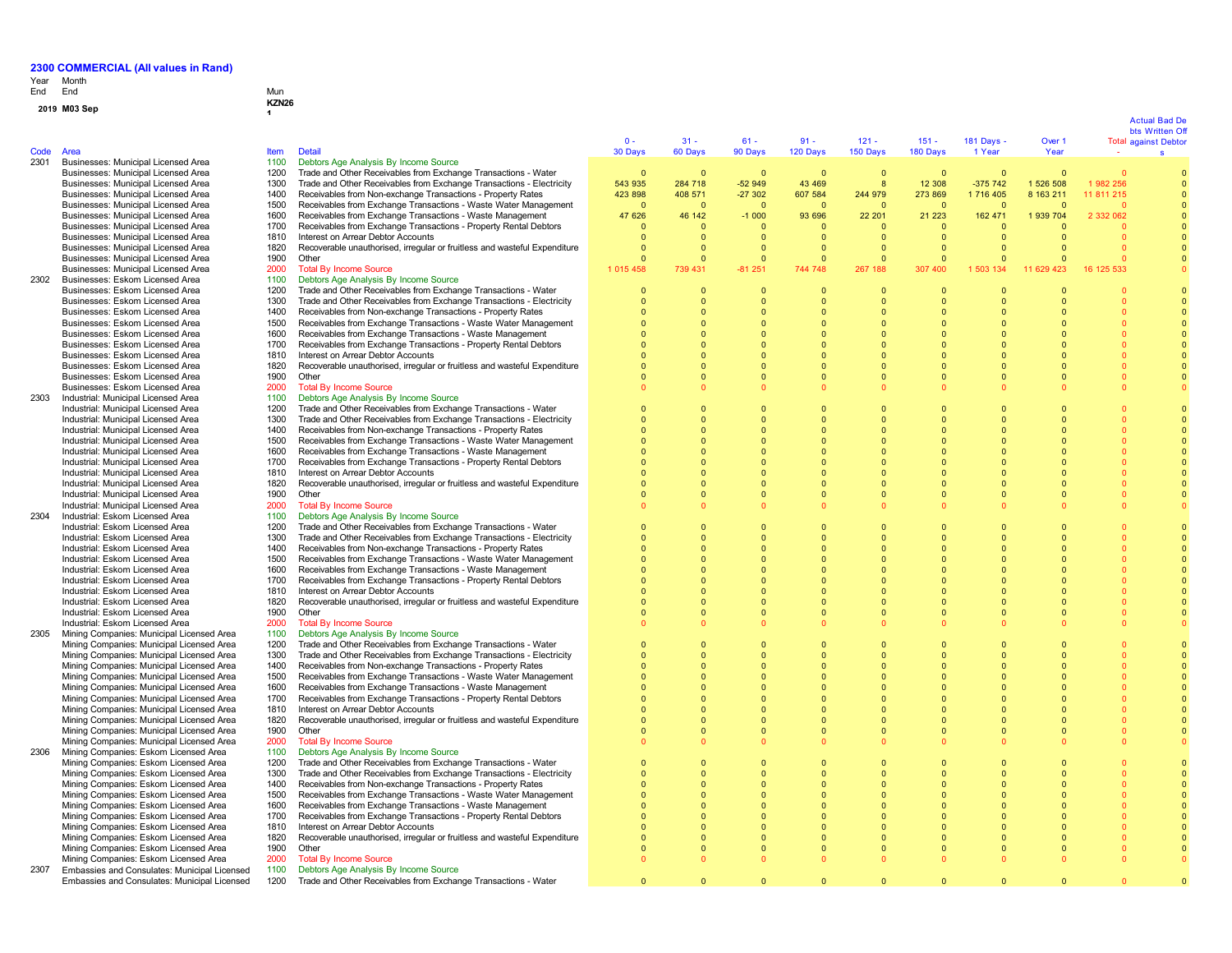### Year Month End End End Mun

## **2019 M03 Sep**

### Code Area

2301 Businesses: Municipal Licensed Area Businesses: Municipal Licensed Area Businesses: Municipal Licensed Area Businesses: Municipal Licensed Area Businesses: Municipal Licensed Area Businesses: Municipal Licensed Area Businesses: Municipal Licensed Area 2302 Businesses: Eskom Licensed Area Businesses: Eskom Licensed Area Businesses: Eskom Licensed Area Businesses: Eskom Licensed Area

- Businesses: Eskom Licensed Area Businesses: Eskom Licensed Area 2303 Industrial: Municipal Licensed Area
- Industrial: Municipal Licensed Area Industrial: Municipal Licensed Area Industrial: Municipal Licensed Area Industrial: Municipal Licensed Area Industrial: Municipal Licensed Area Industrial: Municipal Licensed Area 2304 Industrial: Eskom Licensed Area
	- Industrial: Eskom Licensed Area Industrial: Eskom Licensed Area Industrial: Eskom Licensed Area Industrial: Eskom Licensed Area Industrial: Eskom Licensed Area
- Industrial: Eskom Licensed Area 2305 Mining Companies: Municipal Licensed Area
	- Mining Companies: Municipal Licensed Area Mining Companies: Municipal Licensed Area Mining Companies: Municipal Licensed Area Mining Companies: Municipal Licensed Area
	- Mining Companies: Municipal Licensed Area Mining Companies: Municipal Licensed Area
- 2306 Mining Companies: Eskom Licensed Area Mining Companies: Eskom Licensed Area 1400 Receivables from Non-exchange Transactions - Property Rates<br>Mining Companies: Eskom Licensed Area 1500 Receivables from Exchange Transactions - Waste Water Manac Mining Companies: Eskom Licensed Area 1500 Receivables from Exchange Transactions - Waste Water Management<br>Mining Companies: Eskom Licensed Area 1600 Receivables from Exchange Transactions - Waste Management Mining Companies: Eskom Licensed Area 1600 Receivables from Exchange Transactions - Waste Management<br>Mining Companies: Eskom Licensed Area 1700 Receivables from Exchange Transactions - Property Rental Debt Mining Companies: Eskom Licensed Area 1810<br>Mining Companies: Eskom Licensed Area 1820 Mining Companies: Eskom Licensed Area 1900 Other<br>Mining Companies: Eskom Licensed Area 2000 Total By Income Source
- Mining Companies: Eskom Licensed Area 2000<br>Embassies and Consulates: Municipal Licensed 1100 2307 Embassies and Consulates: Municipal Licensed Embassies and Consulates: Municipal Licensed

| End                                                                        | Mun               |                                                                                                        |
|----------------------------------------------------------------------------|-------------------|--------------------------------------------------------------------------------------------------------|
| M03 Sep                                                                    | <b>KZN26</b><br>4 |                                                                                                        |
|                                                                            |                   |                                                                                                        |
|                                                                            |                   |                                                                                                        |
| Area                                                                       | <b>Item</b>       | <b>Detail</b>                                                                                          |
| Businesses: Municipal Licensed Area                                        | 1100              | Debtors Age Analysis By Income Source                                                                  |
| Businesses: Municipal Licensed Area                                        | 1200              | Trade and Other Receivables from Exchange Transactions - Water                                         |
| Businesses: Municipal Licensed Area                                        | 1300              | Trade and Other Receivables from Exchange Transactions - Electricity                                   |
| Businesses: Municipal Licensed Area                                        | 1400              | Receivables from Non-exchange Transactions - Property Rates                                            |
| Businesses: Municipal Licensed Area                                        | 1500              | Receivables from Exchange Transactions - Waste Water Management                                        |
| Businesses: Municipal Licensed Area                                        | 1600              | Receivables from Exchange Transactions - Waste Management                                              |
| Businesses: Municipal Licensed Area                                        | 1700              | Receivables from Exchange Transactions - Property Rental Debtors                                       |
| Businesses: Municipal Licensed Area                                        | 1810              | Interest on Arrear Debtor Accounts                                                                     |
| Businesses: Municipal Licensed Area                                        | 1820              | Recoverable unauthorised, irregular or fruitless and wasteful Expenditure                              |
| Businesses: Municipal Licensed Area                                        | 1900              | Other                                                                                                  |
| Businesses: Municipal Licensed Area                                        | 2000              | <b>Total By Income Source</b>                                                                          |
| Businesses: Eskom Licensed Area                                            | 1100              | Debtors Age Analysis By Income Source                                                                  |
| Businesses: Eskom Licensed Area                                            | 1200              | Trade and Other Receivables from Exchange Transactions - Water                                         |
| Businesses: Eskom Licensed Area                                            | 1300              | Trade and Other Receivables from Exchange Transactions - Electricity                                   |
| Businesses: Eskom Licensed Area                                            | 1400              | Receivables from Non-exchange Transactions - Property Rates                                            |
| Businesses: Eskom Licensed Area                                            | 1500              | Receivables from Exchange Transactions - Waste Water Management                                        |
| Businesses: Eskom Licensed Area                                            | 1600              | Receivables from Exchange Transactions - Waste Management                                              |
| Businesses: Eskom Licensed Area                                            | 1700              | Receivables from Exchange Transactions - Property Rental Debtors                                       |
| Businesses: Eskom Licensed Area                                            | 1810              | Interest on Arrear Debtor Accounts                                                                     |
| Businesses: Eskom Licensed Area                                            | 1820              | Recoverable unauthorised, irregular or fruitless and wasteful Expenditure                              |
| Businesses: Eskom Licensed Area                                            | 1900              | Other                                                                                                  |
| Businesses: Eskom Licensed Area                                            | 2000              | <b>Total By Income Source</b>                                                                          |
| Industrial: Municipal Licensed Area                                        | 1100              | Debtors Age Analysis By Income Source                                                                  |
| Industrial: Municipal Licensed Area                                        | 1200              | Trade and Other Receivables from Exchange Transactions - Water                                         |
| Industrial: Municipal Licensed Area                                        | 1300              | Trade and Other Receivables from Exchange Transactions - Electricity                                   |
| Industrial: Municipal Licensed Area                                        | 1400              | Receivables from Non-exchange Transactions - Property Rates                                            |
| Industrial: Municipal Licensed Area                                        | 1500              | Receivables from Exchange Transactions - Waste Water Management                                        |
| Industrial: Municipal Licensed Area                                        | 1600              | Receivables from Exchange Transactions - Waste Management                                              |
| Industrial: Municipal Licensed Area<br>Industrial: Municipal Licensed Area | 1700<br>1810      | Receivables from Exchange Transactions - Property Rental Debtors<br>Interest on Arrear Debtor Accounts |
| Industrial: Municipal Licensed Area                                        | 1820              | Recoverable unauthorised, irregular or fruitless and wasteful Expenditure                              |
| Industrial: Municipal Licensed Area                                        | 1900              | Other                                                                                                  |
| Industrial: Municipal Licensed Area                                        | 2000              | <b>Total By Income Source</b>                                                                          |
| Industrial: Eskom Licensed Area                                            | 1100              | Debtors Age Analysis By Income Source                                                                  |
| Industrial: Eskom Licensed Area                                            | 1200              | Trade and Other Receivables from Exchange Transactions - Water                                         |
| Industrial: Eskom Licensed Area                                            | 1300              | Trade and Other Receivables from Exchange Transactions - Electricity                                   |
| Industrial: Eskom Licensed Area                                            | 1400              | Receivables from Non-exchange Transactions - Property Rates                                            |
| Industrial: Eskom Licensed Area                                            | 1500              | Receivables from Exchange Transactions - Waste Water Management                                        |
| Industrial: Eskom Licensed Area                                            | 1600              | Receivables from Exchange Transactions - Waste Management                                              |
| Industrial: Eskom Licensed Area                                            | 1700              | Receivables from Exchange Transactions - Property Rental Debtors                                       |
| Industrial: Eskom Licensed Area                                            | 1810              | Interest on Arrear Debtor Accounts                                                                     |
| Industrial: Eskom Licensed Area                                            | 1820              | Recoverable unauthorised, irregular or fruitless and wasteful Expenditure                              |
| Industrial: Eskom Licensed Area                                            | 1900              | Other                                                                                                  |
| Industrial: Eskom Licensed Area                                            | 2000              | <b>Total By Income Source</b>                                                                          |
| Mining Companies: Municipal Licensed Area                                  | 1100              | Debtors Age Analysis By Income Source                                                                  |
| Mining Companies: Municipal Licensed Area                                  | 1200              | Trade and Other Receivables from Exchange Transactions - Water                                         |
| Mining Companies: Municipal Licensed Area                                  | 1300              | Trade and Other Receivables from Exchange Transactions - Electricity                                   |
| Mining Companies: Municipal Licensed Area                                  | 1400              | Receivables from Non-exchange Transactions - Property Rates                                            |
| Mining Companies: Municipal Licensed Area                                  | 1500              | Receivables from Exchange Transactions - Waste Water Management                                        |
| Mining Companies: Municipal Licensed Area                                  | 1600              | Receivables from Exchange Transactions - Waste Management                                              |
| Mining Companies: Municipal Licensed Area                                  | 1700              | Receivables from Exchange Transactions - Property Rental Debtors                                       |
| Mining Companies: Municipal Licensed Area                                  | 1810              | Interest on Arrear Debtor Accounts                                                                     |
| Mining Companies: Municipal Licensed Area                                  | 1820              | Recoverable unauthorised, irregular or fruitless and wasteful Expenditure                              |
| Mining Companies: Municipal Licensed Area                                  | 1900              | Other                                                                                                  |
| Mining Companies: Municipal Licensed Area                                  | 2000              | <b>Total By Income Source</b>                                                                          |
| Mining Companies: Eskom Licensed Area                                      | 1100              | Debtors Age Analysis By Income Source                                                                  |
| Mining Companies: Eskom Licensed Area                                      | 1200              | Trade and Other Receivables from Exchange Transactions - Water                                         |
| Mining Companies: Eskom Licensed Area                                      | 1300              | Trade and Other Receivables from Exchange Transactions - Electricity                                   |
| Mining Companies: Eskom Licensed Area                                      | 1400              | Receivables from Non-exchange Transactions - Property Rates                                            |

- 
- 
- Receivables from Exchange Transactions Property Rental Debtors<br>Interest on Arrear Debtor Accounts
- 
- 1820 Recoverable unauthorised, irregular or fruitless and wasteful Expenditure<br>1900 Other
- 
- 
- Debtors Age Analysis By Income Source
- 1200 Trade and Other Receivables from Exchange Transactions Water

### Impairment - Bad Debts i.t. o Council Poli cy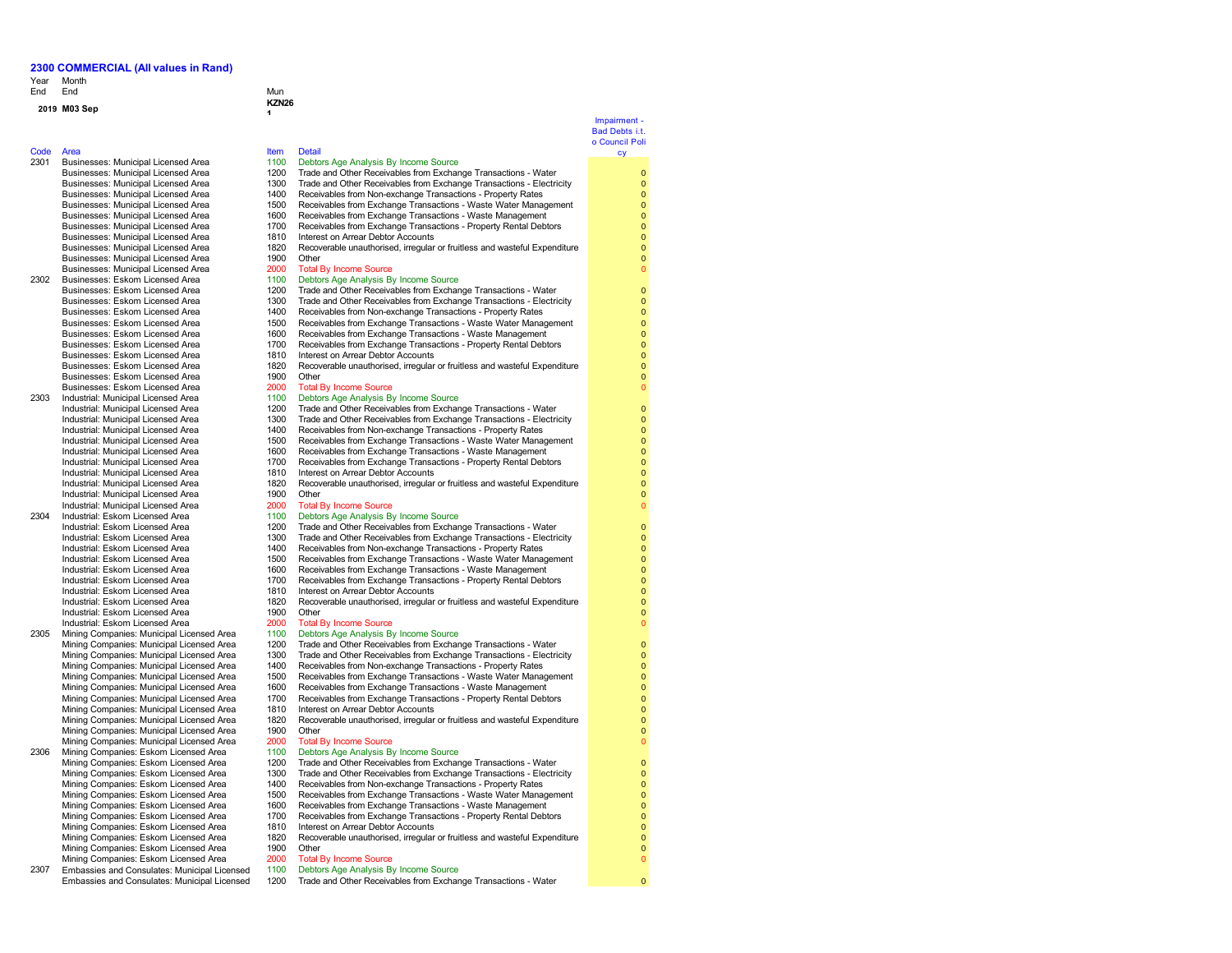**1**

# Year End Month End Mun

# **<sup>2019</sup> M03 Sep KZN26**

|  | 2019 M03 Sep |  |
|--|--------------|--|
|--|--------------|--|

|      |                                                    |             |                                                                           |               |          |          |              |                         |              |            |            |            | Avual Dau Do<br>bts Written Off |
|------|----------------------------------------------------|-------------|---------------------------------------------------------------------------|---------------|----------|----------|--------------|-------------------------|--------------|------------|------------|------------|---------------------------------|
|      |                                                    |             |                                                                           | $0 -$         | $31 -$   | $61 -$   | $91 -$       | $121 -$                 | $151 -$      | 181 Days - | Over 1     |            | <b>Total against Debtor</b>     |
| Code | Area                                               | <b>Item</b> | <b>Detail</b>                                                             | 30 Days       | 60 Days  | 90 Days  | 120 Days     | 150 Days                | 180 Days     | 1 Year     | Year       |            | <b>s</b>                        |
|      | Embassies and Consulates: Municipal Licensed       | 1300        | Trade and Other Receivables from Exchange Transactions - Electricity      | $\Omega$      | $\Omega$ | $\Omega$ | $\Omega$     | $\Omega$                | $\Omega$     | $\Omega$   | $\Omega$   |            |                                 |
|      | Embassies and Consulates: Municipal Licensed       | 1400        | Receivables from Non-exchange Transactions - Property Rates               | $\Omega$      | $\Omega$ | $\Omega$ | $\Omega$     | $\Omega$                | $\Omega$     | $\Omega$   | $\Omega$   |            |                                 |
|      | Embassies and Consulates: Municipal Licensed       | 1500        | Receivables from Exchange Transactions - Waste Water Management           | $\Omega$      | $\Omega$ |          | $\Omega$     | $\Omega$                | $\Omega$     | $\Omega$   |            |            |                                 |
|      | Embassies and Consulates: Municipal Licensed       | 1600        | Receivables from Exchange Transactions - Waste Management                 | $\Omega$      |          |          |              |                         | $\Omega$     | $\Omega$   |            |            |                                 |
|      | Embassies and Consulates: Municipal Licensed       | 1700        | Receivables from Exchange Transactions - Property Rental Debtors          | $\Omega$      | $\Omega$ |          | $\Omega$     | $\Omega$                | $\Omega$     | $\Omega$   |            |            |                                 |
|      | Embassies and Consulates: Municipal Licensed       | 1810        | Interest on Arrear Debtor Accounts                                        | $\Omega$      | $\Omega$ |          | $\Omega$     | $\sqrt{ }$              | $\Omega$     | $\Omega$   |            |            |                                 |
|      | Embassies and Consulates: Municipal Licensed       | 1820        | Recoverable unauthorised, irregular or fruitless and wasteful Expenditure | $\Omega$      | $\Omega$ |          | $\Omega$     | $\Omega$                | $\Omega$     |            |            |            |                                 |
|      | Embassies and Consulates: Municipal Licensed       | 1900        | Other                                                                     | $\Omega$      | $\Omega$ | $\Omega$ | $\Omega$     | $\Omega$                | $\mathbf{0}$ | $\Omega$   |            | $\Omega$   | $\overline{0}$                  |
|      | Embassies and Consulates: Municipal Licensed       | 2000        | <b>Total By Income Source</b>                                             |               | n        |          | $\Omega$     | $\Omega$                | $\Omega$     |            |            | $\Omega$   |                                 |
| 2308 | Embassies and Consulates: Eskom Licensed Area 1100 |             | Debtors Age Analysis By Income Source                                     |               |          |          |              |                         |              |            |            |            |                                 |
|      | Embassies and Consulates: Eskom Licensed Area 1200 |             | Trade and Other Receivables from Exchange Transactions - Water            | $\Omega$      | n        |          | $\Omega$     | $\Omega$                | $\Omega$     | n          |            |            |                                 |
|      | Embassies and Consulates: Eskom Licensed Area 1300 |             | Trade and Other Receivables from Exchange Transactions - Electricity      | $\Omega$      | $\Omega$ | $\Omega$ | $\Omega$     | $\Omega$                | $\Omega$     | $\Omega$   |            |            |                                 |
|      | Embassies and Consulates: Eskom Licensed Area 1400 |             | Receivables from Non-exchange Transactions - Property Rates               | $\Omega$      | $\Omega$ |          | $\bullet$    | $\Omega$                | $\Omega$     | $\Omega$   |            |            |                                 |
|      | Embassies and Consulates: Eskom Licensed Area 1500 |             | Receivables from Exchange Transactions - Waste Water Management           | $\Omega$      | $\Omega$ |          |              | $\Omega$                | $\Omega$     |            |            |            |                                 |
|      | Embassies and Consulates: Eskom Licensed Area 1600 |             | Receivables from Exchange Transactions - Waste Management                 | $\Omega$      | $\Omega$ |          | $\Omega$     | $\Omega$                | $\Omega$     | $\Omega$   |            |            |                                 |
|      | Embassies and Consulates: Eskom Licensed Area 1700 |             | Receivables from Exchange Transactions - Property Rental Debtors          | $\Omega$      | $\Omega$ |          | $\Omega$     | $\Omega$                | $\Omega$     | $\Omega$   |            |            |                                 |
|      | Embassies and Consulates: Eskom Licensed Area 1810 |             | Interest on Arrear Debtor Accounts                                        | $\Omega$      | $\Omega$ |          | $\Omega$     | $\Omega$                | $\Omega$     |            |            |            |                                 |
|      | Embassies and Consulates: Eskom Licensed Area 1820 |             | Recoverable unauthorised, irregular or fruitless and wasteful Expenditure |               | $\Omega$ |          | $\Omega$     | $\Omega$                | $\Omega$     | $\Omega$   |            |            |                                 |
|      | Embassies and Consulates: Eskom Licensed Area 1900 |             | Other                                                                     | $\Omega$      | $\Omega$ |          | $\Omega$     | $\Omega$                | $\Omega$     | $\Omega$   |            |            | $\Omega$                        |
|      | Embassies and Consulates: Eskom Licensed Area 2000 |             |                                                                           | $\Omega$      | $\Omega$ |          | $\Omega$     | $\Omega$                | $\Omega$     |            |            |            |                                 |
|      | Other: Municipal Licensed Area                     | 1100        | <b>Total By Income Source</b><br>Debtors Age Analysis By Income Source    |               |          |          |              |                         |              |            |            |            |                                 |
| 2309 | Other: Municipal Licensed Area                     | 1200        | Trade and Other Receivables from Exchange Transactions - Water            | $\Omega$      | $\Omega$ |          | $\Omega$     | $\Omega$                | $\Omega$     | $\Omega$   |            |            |                                 |
|      |                                                    |             |                                                                           | $\Omega$      | $\Omega$ |          | $\Omega$     | $\Omega$                | $\Omega$     | $\Omega$   |            |            |                                 |
|      | Other: Municipal Licensed Area                     | 1300        | Trade and Other Receivables from Exchange Transactions - Electricity      | $\Omega$      | $\Omega$ |          |              | $\Omega$                | $\Omega$     | $\Omega$   |            |            |                                 |
|      | Other: Municipal Licensed Area                     | 1400        | Receivables from Non-exchange Transactions - Property Rates               |               |          |          | $\Omega$     |                         |              |            |            |            |                                 |
|      | Other: Municipal Licensed Area                     | 1500        | Receivables from Exchange Transactions - Waste Water Management           | $\Omega$      | $\Omega$ |          | $\Omega$     | $\Omega$                | $\Omega$     | $\Omega$   |            |            |                                 |
|      | Other: Municipal Licensed Area                     | 1600        | Receivables from Exchange Transactions - Waste Management                 | $\Omega$      | $\Omega$ |          | $\Omega$     |                         | $\Omega$     |            |            |            |                                 |
|      | Other: Municipal Licensed Area                     | 1700        | Receivables from Exchange Transactions - Property Rental Debtors          | $\Omega$      | $\Omega$ |          | $\Omega$     | $\Omega$                | $\Omega$     | $\Omega$   |            |            |                                 |
|      | Other: Municipal Licensed Area                     | 1810        | Interest on Arrear Debtor Accounts                                        | $\Omega$      | $\Omega$ |          | $\Omega$     |                         | $\Omega$     | $\Omega$   |            |            |                                 |
|      | Other: Municipal Licensed Area                     | 1820        | Recoverable unauthorised, irregular or fruitless and wasteful Expenditure | $\Omega$      | $\Omega$ |          | $\Omega$     | $\Omega$                | $\Omega$     | $\Omega$   |            |            |                                 |
|      | Other: Municipal Licensed Area                     | 1900        | Other                                                                     | $\Omega$      | $\Omega$ | $\Omega$ | $\Omega$     | $\Omega$                | $\Omega$     | $\Omega$   |            |            |                                 |
|      | Other: Municipal Licensed Area                     | 2000        | <b>Total By Income Source</b>                                             | $\Omega$      |          |          |              | $\Omega$                | $\Omega$     |            |            |            |                                 |
| 2310 | Other: Eskom Licensed Area                         | 1100        | Debtors Age Analysis By Income Source                                     |               |          |          |              |                         |              |            |            |            |                                 |
|      | Other: Eskom Licensed Area                         | 1200        | Trade and Other Receivables from Exchange Transactions - Water            | $\Omega$      | $\Omega$ |          | $\Omega$     | $\Omega$                | $\Omega$     | $\Omega$   |            |            |                                 |
|      | Other: Eskom Licensed Area                         | 1300        | Trade and Other Receivables from Exchange Transactions - Electricity      | $\Omega$      | $\Omega$ |          |              | $\Omega$                | $\Omega$     | $\Omega$   |            |            |                                 |
|      | Other: Eskom Licensed Area                         | 1400        | Receivables from Non-exchange Transactions - Property Rates               | $\Omega$      | $\Omega$ |          | $\Omega$     | $\Omega$                | $\Omega$     | $\Omega$   |            |            |                                 |
|      | Other: Eskom Licensed Area                         | 1500        | Receivables from Exchange Transactions - Waste Water Management           | $\Omega$      | $\Omega$ |          | $\Omega$     | $\Omega$                | $\Omega$     | $\Omega$   |            |            |                                 |
|      | Other: Eskom Licensed Area                         | 1600        | Receivables from Exchange Transactions - Waste Management                 | $\Omega$      | $\Omega$ |          | $\Omega$     | $\Omega$                | $\Omega$     |            |            |            |                                 |
|      | Other: Eskom Licensed Area                         | 1700        | Receivables from Exchange Transactions - Property Rental Debtors          | $\Omega$      | $\Omega$ |          | $\Omega$     | $\Omega$                | $\Omega$     | $\Omega$   |            |            |                                 |
|      | Other: Eskom Licensed Area                         | 1810        | Interest on Arrear Debtor Accounts                                        | $\Omega$      | $\Omega$ |          | n            | $\Omega$                | $\Omega$     | $\Omega$   |            |            |                                 |
|      | Other: Eskom Licensed Area                         | 1820        | Recoverable unauthorised, irregular or fruitless and wasteful Expenditure | $\Omega$      | $\Omega$ |          | $\Omega$     | $\Omega$                | $\Omega$     | $\Omega$   |            |            |                                 |
|      | Other: Eskom Licensed Area                         | 1900        | Other                                                                     | $\Omega$      | $\Omega$ | $\Omega$ | $\Omega$     | $\Omega$                | $\Omega$     | $\Omega$   |            |            | $\Omega$                        |
|      | Other: Eskom Licensed Area                         | 2000        | <b>Total By Income Source</b>                                             | $\Omega$      | n        |          |              | $\sqrt{2}$              | $\Omega$     |            |            |            |                                 |
| 2399 | <b>TOTAL</b>                                       | 1100        | Debtors Age Analysis By Income Source                                     |               |          |          |              |                         |              |            |            |            |                                 |
|      | <b>TOTAL</b>                                       | 1200        | Trade and Other Receivables from Exchange Transactions - Water            | $\Omega$      | $\Omega$ | $\Omega$ | $\Omega$     | $\Omega$                | $\Omega$     | $\Omega$   |            | $\Omega$   |                                 |
|      | <b>TOTAL</b>                                       | 1300        | Trade and Other Receivables from Exchange Transactions - Electricity      | 543 935       | 284 718  | $-52949$ | 43 469       | $\overline{\mathbf{8}}$ | 12 30 8      | $-375742$  | 1 526 508  | 1982 256   |                                 |
|      | <b>TOTAL</b>                                       | 1400        | Receivables from Non-exchange Transactions - Property Rates               | 423 898       | 408 571  | $-27302$ | 607 584      | 244 979                 | 273 869      | 1716 405   | 8 163 211  | 11 811 215 |                                 |
|      | <b>TOTAL</b>                                       | 1500        | Receivables from Exchange Transactions - Waste Water Management           | $\mathbf{0}$  | $\Omega$ | $\Omega$ | $\mathbf{0}$ | $\mathbf{0}$            | $\Omega$     | $\Omega$   | $\Omega$   | $\Omega$   |                                 |
|      | <b>TOTAL</b>                                       | 1600        | Receivables from Exchange Transactions - Waste Management                 | 47 626        | 46 142   | $-1000$  | 93 696       | 22 201                  | 21 2 23      | 162 471    | 1 939 704  | 2 332 062  |                                 |
|      | <b>TOTAL</b>                                       | 1700        | Receivables from Exchange Transactions - Property Rental Debtors          | $\Omega$      | $\Omega$ | $\Omega$ | $\Omega$     | $\Omega$                | $\Omega$     | $\Omega$   |            |            |                                 |
|      | <b>TOTAL</b>                                       | 1810        | <b>Interest on Arrear Debtor Accounts</b>                                 | $\Omega$      | $\Omega$ | $\Omega$ | $\Omega$     | $\Omega$                | $\Omega$     |            |            |            |                                 |
|      | <b>TOTAL</b>                                       | 1820        | Recoverable unauthorised, irregular or fruitless and wasteful Expenditure | $\Omega$      | $\Omega$ | $\Omega$ | $\Omega$     | $\Omega$                | $\Omega$     |            |            |            |                                 |
|      | <b>TOTAL</b>                                       | 1900        | Other                                                                     | $\Omega$      | $\Omega$ | $\Omega$ | $\Omega$     | $\Omega$                | $\Omega$     | $\Omega$   |            |            |                                 |
|      | <b>TOTAL</b>                                       | 2000        | <b>Total By Income Source</b>                                             | 1 0 1 5 4 5 8 | 739 431  | $-81251$ | 744 748      | 267 188                 | 307 400      | 1 503 134  | 11 629 423 | 16 125 533 |                                 |

Notes:

Municipal and Eskom licensed areas refer to the debt owed to the municipality on commercial properties situated in those areas which includes vacant land<br>Other includes educational institutions (crèches, school, universiti

# Actual Bad De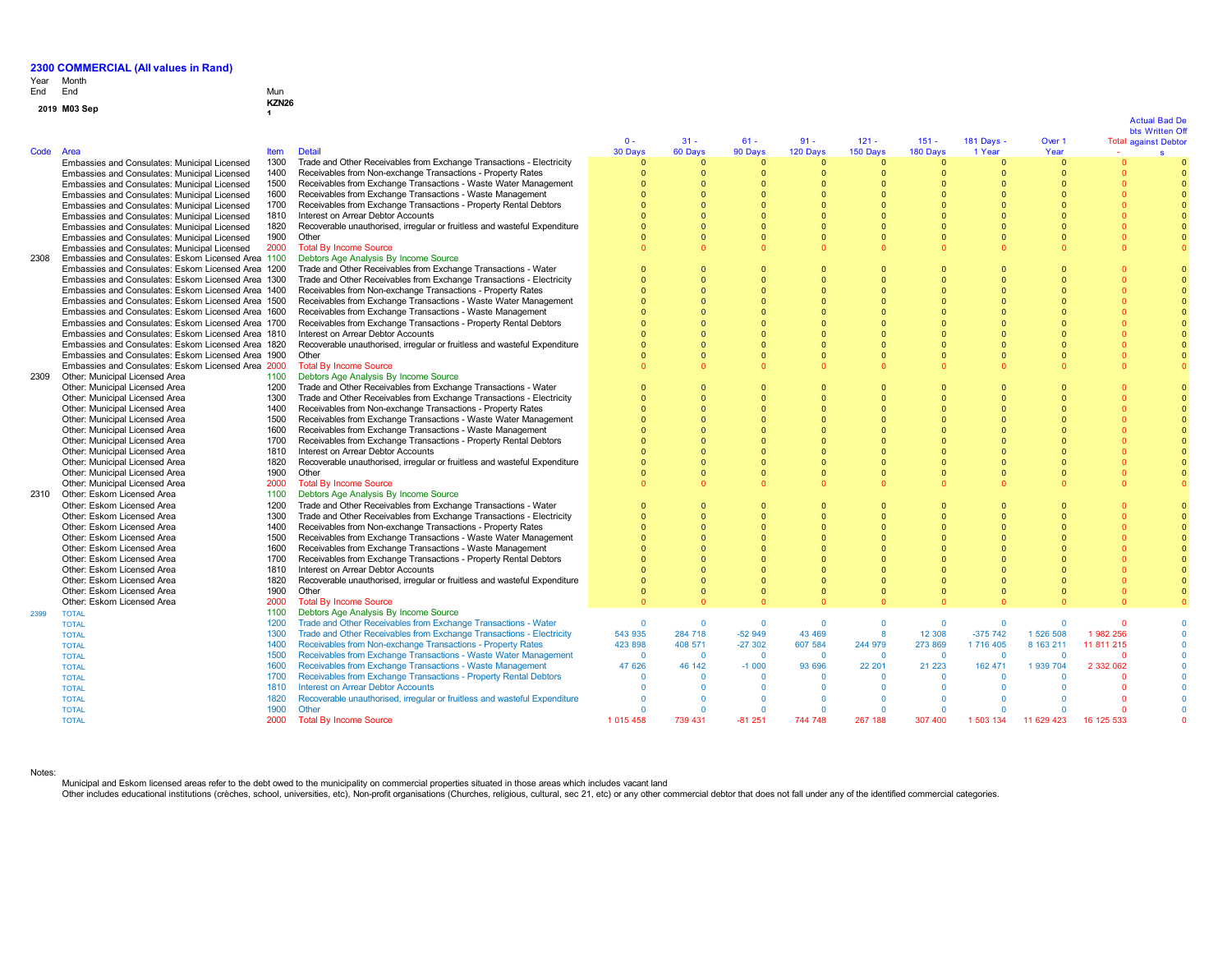Year Month End End End Mun

## **<sup>2019</sup> M03 Sep KZN26**

### Code Area **Item Detail**

Embassies and Consulates: Municipal Licensed Embassies and Consulates: Municipal Licensed Embassies and Consulates: Municipal Licensed Embassies and Consulates: Municipal Licensed Embassies and Consulates: Municipal Licensed Embassies and Consulates: Municipal Licensed Embassies and Consulates: Municipal Licensed Embassies and Consulates: Municipal Licensed Embassies and Consulates: Municipal Licensed 2308 Embassies and Consulates: Eskom Licensed Area 1100 Debtors Age Analysis By Income Source Embassies and Consulates: Eskom Licensed Area 120 Embassies and Consulates: Eskom Licensed Area 130 Embassies and Consulates: Eskom Licensed Area 140 Embassies and Consulates: Eskom Licensed Area 150 Embassies and Consulates: Eskom Licensed Area 160 Embassies and Consulates: Eskom Licensed Area 170 Embassies and Consulates: Eskom Licensed Area 181 Embassies and Consulates: Eskom Licensed Area 1820 Embassies and Consulates: Eskom Licensed Area 19 Embassies and Consulates: Eskom Licensed Area 200 2309 Other: Municipal Licensed Area 110<br>Other: Municipal Licensed Area 120 Other: Municipal Licensed Area 1200 1200 Trade and Other Receives from Exchange Transactions - Water Transactions - Water Transactions - Water Transactions - Water Transactions - Water Transactions - Water Transactions - W Other: Municipal Licensed Area 1300 Trade and Other Receives from Exchange Transactions - Electricity - Electricity - Electricity - Electricity - Electricity - Electricity - Electricity - Electricity - Electricity - Electr Other: Municipal Licensed Area 1400 Receives from Non-exchange Transactions - Property Rates and Area 1500 Receives 1500 Rates from Non-exchange Transactions - Property Rates from Non-exchange Transactions - Property Rates Other: Municipal Licensed Area 1500 Receives from Exchange Transactions - Waster Management - Waste Water Management Management of Management Area 1600 Receives from Management Management of Management Management Managemen Other: Municipal Licensed Area Other: Municipal Licensed Area 1700 Received Area 1700 Received Area 1700 Rental Debtors - Property Rental Debtors - Property Rental Debtors - Property Rental Debtors - Property Rental Debtors - Property Rental Debtors - P Other: Municipal Licensed Area Other: Municipal Licensed Area 1820<br>1820 Recoverable unauthorised, inclusive and wasteful Expenditure and wasteful Expenditure and wasteful Expenditure Other: Municipal Licensed Area 1900 Other: Municipal Licensed Area 1900 2000 2000 Other: Municipal Licensed Area Other: Municipal Licensed Area 2310 Other: Eskom Licensed Area 110<br>2120 Other: Eskom Licensed Area Other: Eskom Licensed Area 1200 1200 Trade and Other Receives from Exchange Transactions - Water Transactions - Water Transactions - Water Transactions - Water Transactions - Water Transactions - Water Transactions - Water Other: Eskom Licensed Area 1300 Trade and Other: Eskom Licensed Area 1400 Transactions - Electricity - Electricity - Electricity - Electricity - Electricity - Electricity - Electricity - Electricity - Electricity - Electri Other: Eskom Licensed Area 1400 Receives from Non-exchange Transactions - Property Rates - Property Rates - Property Rates from Non-exchange Transactions - Property Rates from Non-exchange Transactions - Property Rates - P Other: Eskom Licensed Area Other: Eskom Licensed Area 1600 Receives from Exchange Transactions - Waste Management - Waste Management Management Management Management of Management Management Management Management Management Management Management Man Other: Eskom Licensed Area 1700 Received Area 1700 Received Area 1700 Rental Debtors - Property Rental Debtors - Property Rental Debtors - Property Rental Debtors - Property Rental Debtors - Property Rental Debtors - Prope Other: Eskom Licensed Area 18<br>
Other: Eskom Licensed Area 1810 1810 Other: Eskom Licensed Area 1820<br>1820 Recoverable unauthorised, including unauthorised, including and wasteful Expenditure and wasteful Expenditure Other: Eskom Licensed Area Other: Eskom Licensed Area 2000 Total By Income Source Source Source Source Source Source Source Source Source 2399 TOTAL 1100 Debtors Age Analysis By Income Source TOTAL 1810 Interest on Arrear Debtor Accounts TOTAL 1820 Recoverable unauthorised, irregular or fruitless and wasteful Expenditure<br>TOTAL 1900 Other TOTAL **1900** Other

**1**

### Impairment - Bad Debts i.t. o Council Poli cy

1300 Trade and Other Receivables from Exchange Transactions - Electricity<br>1400 Receivables from Non-exchange Transactions - Property Rates

- 1400 Receivables from Non-exchange Transactions Property Rates
- 1500 Receivables from Exchange Transactions Waste Water Management<br>1600 Receivables from Exchange Transactions Waste Management 1600 Receivables from Exchange Transactions - Waste Management
- 1700 Receivables from Exchange Transactions Property Rental Debtors
- 1810 Interest on Arrear Debtor Accounts<br>1820 Recoverable unauthorised, irregular 1820 Recoverable unauthorised, irregular or fruitless and wasteful Expenditure
- 1900 Other<br>2000 Total I

# Total By Income Source<br>Debtors Age Analysis By Income Source

| Embassies and Consulates: Eskom Licensed Area 1200 |      | Trade and Other Receivables from Exchange Transactions - Water            |  |
|----------------------------------------------------|------|---------------------------------------------------------------------------|--|
| Embassies and Consulates: Eskom Licensed Area 1300 |      | Trade and Other Receivables from Exchange Transactions - Electricity      |  |
| Embassies and Consulates: Eskom Licensed Area 1400 |      | Receivables from Non-exchange Transactions - Property Rates               |  |
| Embassies and Consulates: Eskom Licensed Area 1500 |      | Receivables from Exchange Transactions - Waste Water Management           |  |
| Embassies and Consulates: Eskom Licensed Area 1600 |      | Receivables from Exchange Transactions - Waste Management                 |  |
| Embassies and Consulates: Eskom Licensed Area 1700 |      | Receivables from Exchange Transactions - Property Rental Debtors          |  |
| Embassies and Consulates: Eskom Licensed Area 1810 |      | Interest on Arrear Debtor Accounts                                        |  |
| Embassies and Consulates: Eskom Licensed Area 1820 |      | Recoverable unauthorised, irregular or fruitless and wasteful Expenditure |  |
| Embassies and Consulates: Eskom Licensed Area 1900 |      | Other                                                                     |  |
| Embassies and Consulates: Eskom Licensed Area 2000 |      | <b>Total By Income Source</b>                                             |  |
| Other: Municipal Licensed Area                     | 1100 | Debtors Age Analysis By Income Source                                     |  |
| Other: Municipal Licensed Area                     | 1200 | Trade and Other Receivables from Exchange Transactions - Water            |  |
| Other: Municipal Licensed Area                     | 1300 | Trade and Other Receivables from Exchange Transactions - Electricity      |  |
| Other: Municipal Licensed Area                     | 1400 | Receivables from Non-exchange Transactions - Property Rates               |  |
| Other: Municipal Licensed Area                     | 1500 | Receivables from Exchange Transactions - Waste Water Management           |  |
| Other: Municipal Licensed Area                     | 1600 | Receivables from Exchange Transactions - Waste Management                 |  |
| Other: Municipal Licensed Area                     | 1700 | Receivables from Exchange Transactions - Property Rental Debtors          |  |
| Other: Municipal Licensed Area                     | 1810 | Interest on Arrear Debtor Accounts                                        |  |
| Other: Municipal Licensed Area                     | 1820 | Recoverable unauthorised, irregular or fruitless and wasteful Expenditure |  |
| Other: Municipal Licensed Area                     | 1900 | Other                                                                     |  |
| Other: Municipal Licensed Area                     | 2000 | <b>Total By Income Source</b>                                             |  |
| Other: Eskom Licensed Area                         | 1100 | Debtors Age Analysis By Income Source                                     |  |
| Other: Eskom Licensed Area                         | 1200 | Trade and Other Receivables from Exchange Transactions - Water            |  |
| Other: Eskom Licensed Area                         | 1300 | Trade and Other Receivables from Exchange Transactions - Electricity      |  |
| Other: Eskom Licensed Area                         | 1400 | Receivables from Non-exchange Transactions - Property Rates               |  |
| Other: Eskom Licensed Area                         | 1500 | Receivables from Exchange Transactions - Waste Water Management           |  |
| Other: Eskom Licensed Area                         | 1600 | Receivables from Exchange Transactions - Waste Management                 |  |
| Other: Eskom Licensed Area                         | 1700 | Receivables from Exchange Transactions - Property Rental Debtors          |  |
| Other: Eskom Licensed Area                         | 1810 | Interest on Arrear Debtor Accounts                                        |  |
| Other: Eskom Licensed Area                         | 1820 | Recoverable unauthorised, irregular or fruitless and wasteful Expenditure |  |
| Other: Eskom Licensed Area                         | 1900 | Other                                                                     |  |
| Other: Eskom Licensed Area                         | 2000 | <b>Total By Income Source</b>                                             |  |
| <b>TOTAL</b>                                       | 1100 | Debtors Age Analysis By Income Source                                     |  |
| TOTAL                                              | 1200 | Trade and Other Receivables from Exchange Transactions - Water            |  |
| TOTAL                                              | 1300 | Trade and Other Receivables from Exchange Transactions - Electricity      |  |
| <b>TOTAL</b>                                       | 1400 | Receivables from Non-exchange Transactions - Property Rates               |  |
| TOTAL                                              | 1500 | Receivables from Exchange Transactions - Waste Water Management           |  |
| <b>TOTAL</b>                                       | 1600 | Receivables from Exchange Transactions - Waste Management                 |  |
| <b>TOTAL</b>                                       | 1700 | Receivables from Exchange Transactions - Property Rental Debtors          |  |
| TOTAL                                              | 1810 | Interest on Arrear Debtor Accounts                                        |  |

### Notes:

Municipal and Eskom licensed areas refer to the debt owed to the municipality on commercial properties situated in those areas which i Other includes educational institutions (crèches, school, universities, etc), Non-profit organisations (Churches, religious, cultural, sec 21

TOTAL 2000 Total By Income Source